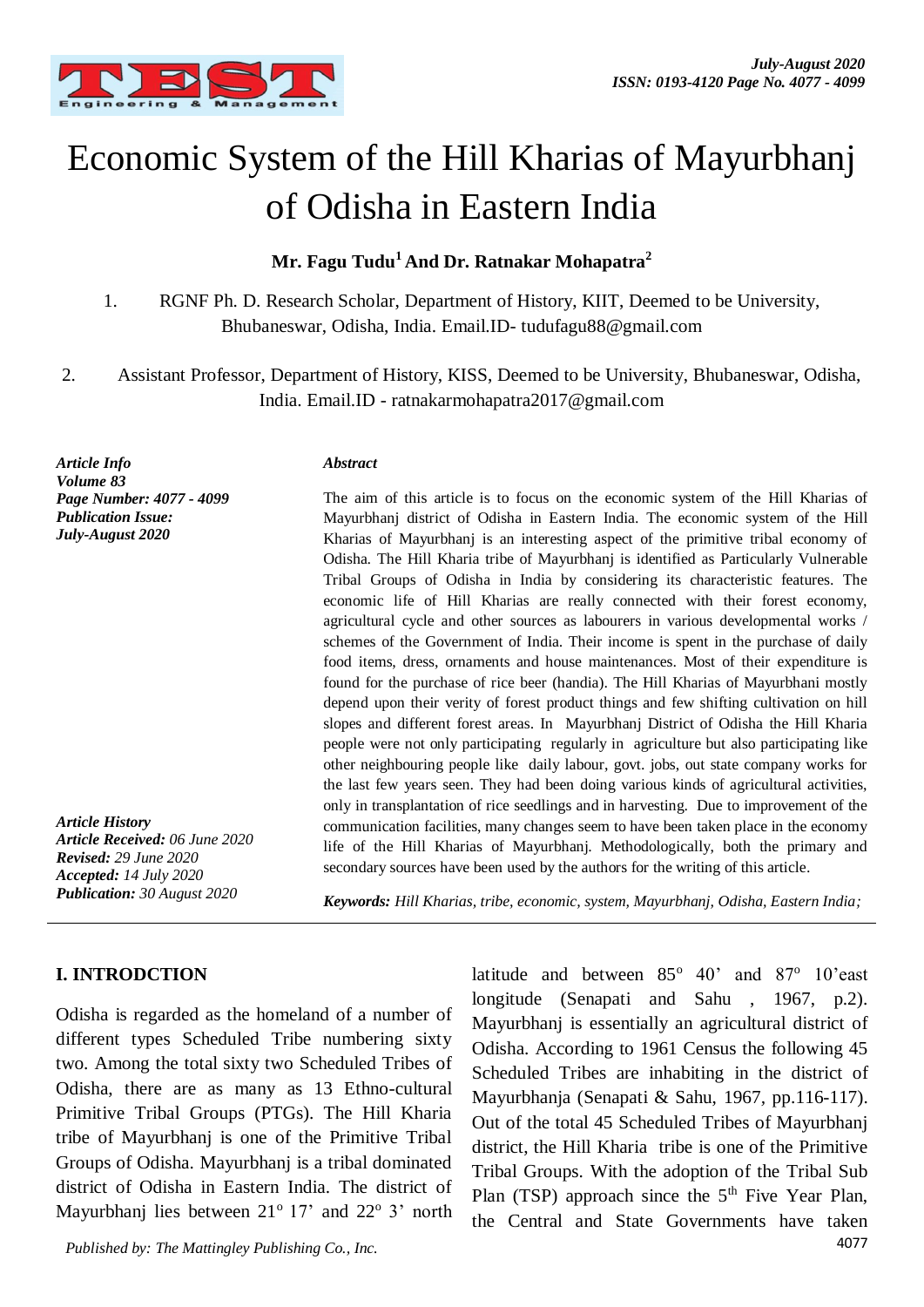

adequate steps to identify the PTGs in the different parts of the country and implement special schemes and progammes for their development. In  $7<sup>th</sup>$  Five year plan, the Hill Kharia tribe was identified as Primitive Tribal Groups of Odisha and this tribe also included in 1985-90 year for their development. The Hill Kharia and Mankidia Development Agency (The Micro Project) was established at Jashipur of the Mayurbhanj district of Odisha under the  $7<sup>th</sup>$  Five Year Plan 1985-90. This agency is covering all the Hill Kharia villages of Jashipur, Karanjia, Baripada, Udala, Koptipada, Moroda, Rasgovindpur, Shamakhunta and Suliapada Blocks of Mayurbhanja District of Odisha in Eastern India. The historical analysis of the economic system of the Hill Kharias of Mayurbhanj district Odisha is an important aspect of the primitive tribal economy of Eastern India. The Hill Kharias of Mayurbhani mostly depend upon their verity of forest product things and few shifting cultivation on hill slopes and different forest areas. The Hill Kharia people's economic life is hunter gathering and shifting cultivation type. Due to few improvement of the communication facilities, increase in contact with non-tribal, or neighbouring other tribal groups constant interference of Governmental extension agencies, exposure to mass media, etc. Many changes seem to have been taken place in the economy life of the Hill Kharias of Mayurbhanj.

Among hundreds of tribal communities living across the length and breadth of India, there are some tribal groups who are comparatively isolated, archaic, vulnerable, relatively deprived and economically backward. They have been identified as Particular Vulnerable Tribal Groups (PVTGs) for the purpose of providing special for socio-economic development. India Government identified so many (72) Particularly Vulnerable Tribal Groups (PVTGs) have been identified in different States of India. These hunting, food gathering, and some agricultural communities people, who have been identified as more backward communities among the tribal groups need special programs for their sustainable development. The Primitive Tribal Groups (PTGs)

are emerging and demanding their rights for special reservation quota for them. The Constitution of India Articles 30 present in this volume gives a sample idea about the situation prevailing among the Primitive Tribal Groups (PTGs) in India. The majorities of the Primitive Tribal Groups (PTGs) in India are in permanent poverty and they stand much below the poverty line, suffering from an alarming malnutrition and high illiteracy. Now the both state Government and Central Government have paid more attention seriously and effectively to create sustainable development programmes among them. The 10<sup>th</sup> Five Year Plan of the Government of India soundly defines the difficulties of these vulnerable groups of people: The primitive tribal people were in the state of extreme poverty and are subjected to exploitation and were in the lowest level of literacy ( Raman, 2011, p.4). Economic organization moves further to an ordinary of the diversity of economic system in to some useful types of classes, then attempts to specify the range over which human economic organization had been employed. After the structure, content and operation of economic arrangements with other sets of social cultural arrangements are inspected. Earlier knowing the economic system of a particular group of people one must know the traditional economy, which is ultimately connected with the present situation. History is the basic status to ascertain the present one. So without knowing history of the economics of the present situation and development cannot be had. So form the very beginning the evolutionary systems of the economy was one of the early successes economic organization ( Behera, 2011-2012, p.3). The economic life of the Hill Kharias of Mayurbhanj is a fascinating aspect of the history of the Particularly Vulnerable Tribal Groups of Odisha in Eastern India. Here, the present article attempts to focus on different aspects of the economic system of the Hill Kharias of Mayurbhanj of Odisha in Eastern India.

## **II. MEHODOLOGY**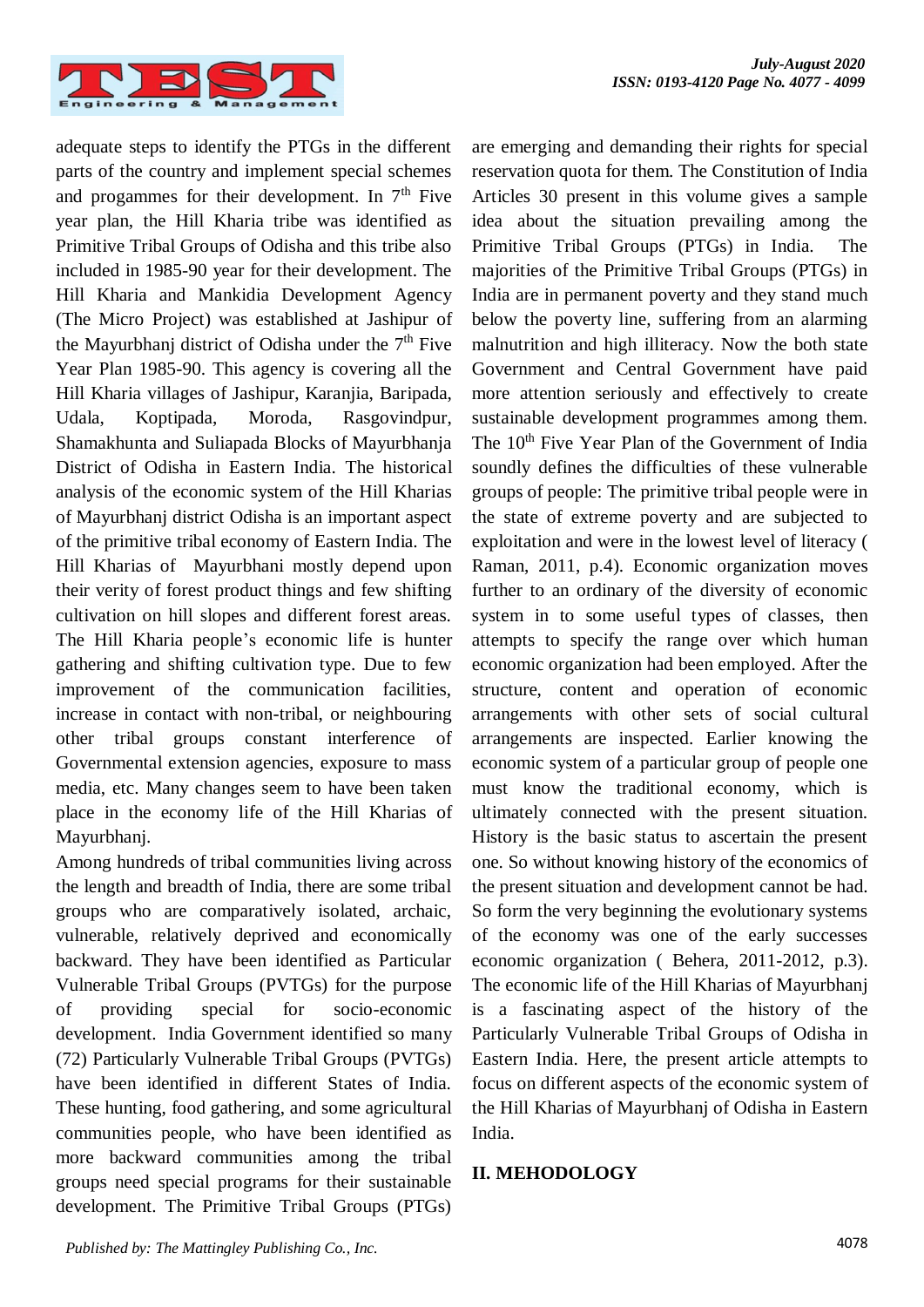highly abstract and only rarely is tested with mathematical terms. The empirical knowledge of



Both the primary and secondary sources have been used in the writing of the present article. The primary data have been collected from *Gazetteers*, literatures, reports, practical observations, hearsay accounts of respondents through the interview methods during the period of experimental field survey. For the collection of data, the present authors have used the qualitative research methods like field study, personal interview, schedules and taking photographs. The extensive field survey had been undertaken for the collection of detailed information (data) with regard to the economic system of the Hill Kharias of the Mayurbhanj District of Odisha in Eastern India. The secondary data used in the present article are *Books, Magazines, Reviews, Journals, Periodicals, Proceedings, Records,* and published theses. The data collected from both the primary and secondary sources are critically analysed for the writing of this article.

## **III. DISCCUSSION AND RESULT ANALYSIS**

## **3. Economic life of Primitive Tribal Groups of India**

Though the beginning of the study of economic historically can be traced far back in  $19<sup>th</sup>$  century, it was the contribution of Khoper's (1916) and Schmidt (1920-21) which give it some theoretical base. Just after this came the critical evolution of Lero (1925) which was perfected by the distinguished works of hers Kovitz (1949). However, we must admit that all the fields labelled as social sciences, economics and history were the list alike in their tradition, method & contents with the occasional exception, the economists ignore institutional matters relating the social institute and culture for their analytical interest. In the Indian society, two positive traditions are in economics. The first tradition is formal theory of an abstract sort, which increasingly is stated in mathematical terms. The second one is pragmatic concern for policy making a sensitively to current problems of importance. On the other hand, anthropology is not

anthropologists centres on societies and cultures. The detail field work by face-to-face closeness with the people studied is a significant part of training and research. Almost invariably the unit of observation & analysis is a small village level community. Historically, the concerned human behaviours have broad interest in culture & society. Above all, historians and other scholars analyse the mutual interaction of social culture & economic life, institutions, roles  $\&$  relationships within the same small society. Scholars have been debating whether to make use of conceptual language of economics, analysing primitive or peasant economic or should have different concept & diverse scope & complexities in economic, anthropology, for it is concerned with the organisation and the performance of thousands of primitive economies studied at different points of time, in all parts of the world and under static and dynamic conditions. They are mainly hunting and gathering groups and agricultural tribes which principal modes of transacting labour, lard. Tools and produce are socially obligatory, & redistribution through political or social leaders. These were the economies in which the bulk of resources were transacted is non-market spheres. There are two basically different conditions under which anthropologists analyse primitive economic structure & performances. The first is the situation before the modernising activities. Anthropologists as well as historian also wanted to highlight the micro development. Thus for a better assessment of tribal economy life, the conceptual analysis of the organisation and culture is necessary because this effect the economic structure & performance. Economy had been taken to be the watershed for identification of Primitive Tribal communities.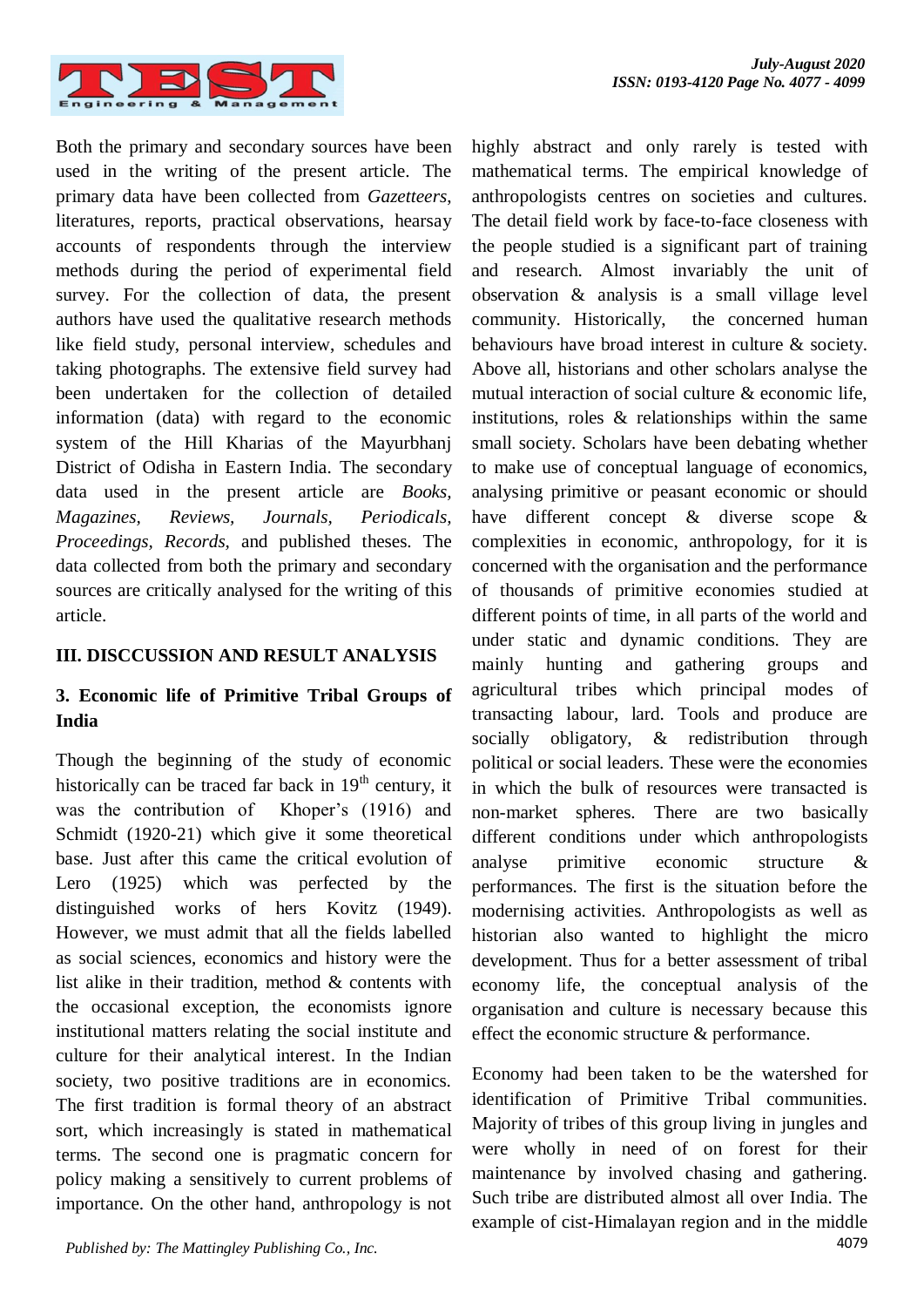changes, with these points of view in the mind. If



India is the Birhor, the Korwa, the Hill Kharia, the Juang etc. Shifting cultivation is a stage of graduation from food gathering and hunting to sifted agriculture. The tribal in habiting in North-eastern region, Odisha, Jharkhand, Bihar and Madhya Pradesh in Central India and Andhra Pradesh is South India was dependent on the Primitive hill cultivations for their livelihood. In the North-East, all shifting cultivators were not entirely dependent on it. They were depended on shifting cultivation in varying degrees. Some of the tribes are partially dependent on this form of cultivation. Many of these groups have become educationally and socially not more advance ( Sahu, 1998, p.4).

The descriptive monographs on the tribal help us to understand the economic history of tribal culture in India. The systematic study of Primitive tribal economy life by Nag (1968), Bidyarthi (1903), Sexona (1964), Rai (1967) had paved the way of study of economic anthropology in India. Because of the dive reties in socio-economic structure of tribal communities. It had been found very difficult to provide a definition of a tribal economy; Majumdar & Madan have found nine important traits of primitive economy as noticed in tribal India. They are: (1) Absences of technological aids (2) Use of barter system or exchange system continuously (3) Absence of profit motive of their societies (4) Cooperative and collective endeavour. (5) Slow rate of innovation. (6) Regular market. (7) Manufacture of consumer goods. (8) Absence of specialisation. (9) Display, rather than accumulation for wealth, to show property.

# **3.1. Economic System of Hill Kharias of Mayurbhanj**

Several authors have tried to provide a typological classification of tribal economies, such as Majumdar (1966), Das (1967), Dubey (1969). So far as the typology of Hill Kharia tribes of Bihar and Odisha are concerned it has been developed (Vidyarthi-1968) in the context of the consideration of ecology, economy, levels of integration & sequences of

one were observes the Hill Kharia one world easily notice the different stages of economic development on sectional levels viz, the Hill Kharias were a food gathering, hunting and labour community, it was fascinating to note the evolutionary stages of human economy among them from food collection to food producing and the human response to various ecologies in which these three sections liveforested, and semi-forested and deforested zones. They were as the level of food gathering, and labour community (Behera, 2011-2012, p.3). The Hill Kharias had been inhabited in the inhospitable hill belts of undisturbed isolated situations. Their contact with the outside is comparatively less, though they were compelled in the present circumstance, to be intimated with others. They were constantly faced with the problem of food supply, may be due to the changing factors of climate or less scope in their own areas. In their own way to face the situation, they have developed some skill & ingenuity and have invented some sort of tools & implements by which they have brought some control over the food supply. Basically Mayurbhanj district Similipal hill (National Park) provided them raw materials to prepare implements that were required for hunting fishing, digging etc. In addition to that they manufacture utensils, furniture & other material culture, which were necessary in general life. Everything, both food materials as well as the containers for its storing, they were got from resource around them. Protection against rain, heat & making of shelter and clothing, etc. The Hills and forests also provided for them from resources around them. Even so, in  $20<sup>th</sup> 1<sup>st</sup>$  century or Modernisation period, the Hill Kharias have not occupied seriously still now-a-days. As described by S.C. Roy, most of them practised jhum i.e. slash and burn type cropping. Collection of edible fruits, roots, leaves and honey is still their primary occupation to supplement their low and negligible agriculture produce. Though rice is their staple and favourite food, its produce is so small, that it is rarely available to them. In fact, they consider themselves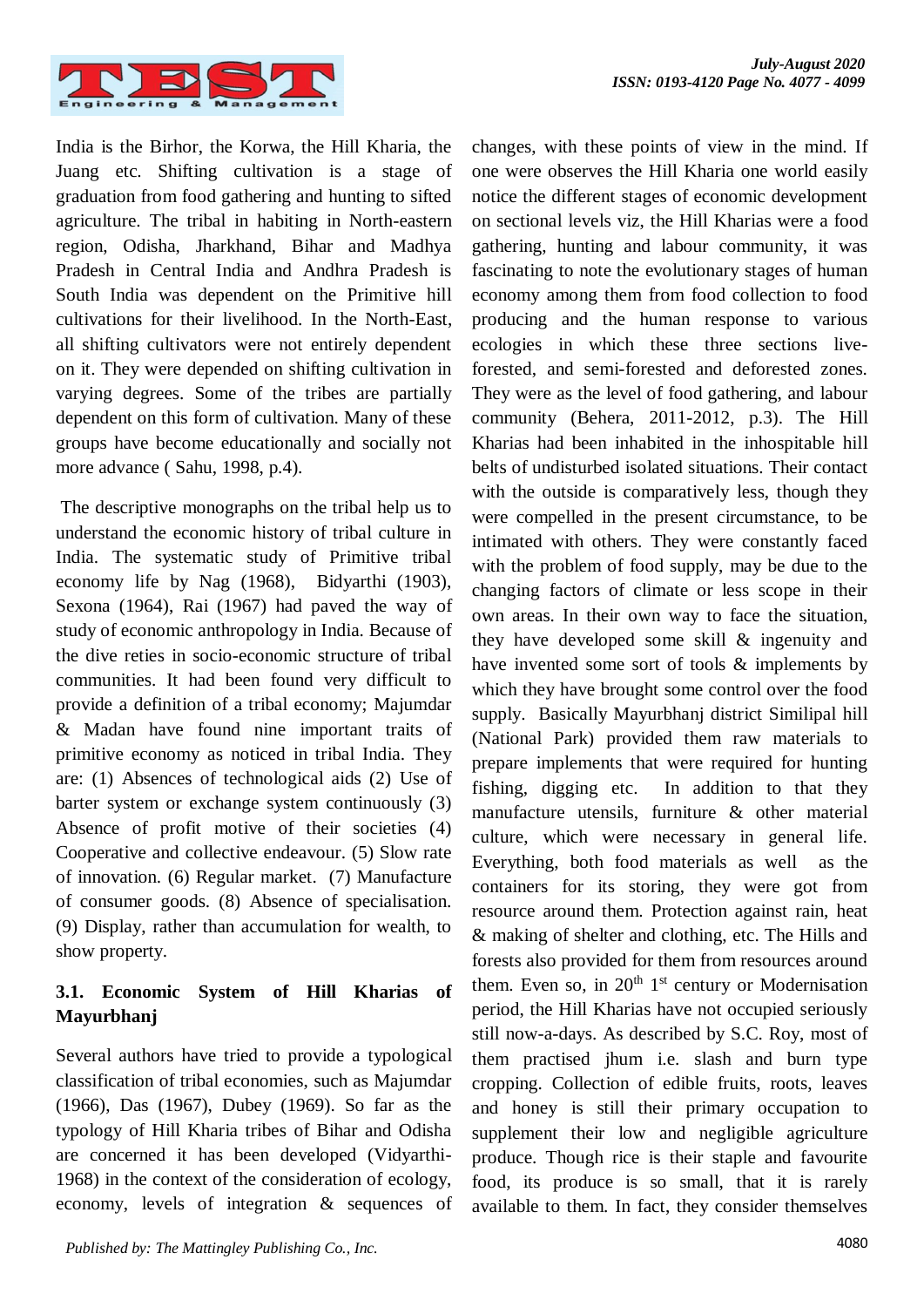few cultivation in that area. Better economic organization and co-operation have further helped the Dhelki Kharia or Dhelki Kharia, and more so the



extremely fortunate when they get cooked rice for their meals. Rice in a meal is regarded as luxury which they very often take together with boiled tubers, fruits and greens .These were the basic factors for which Hill Kharia men spend days together in search of food materials, while the women folk take care of the children and household affairs. The Kharia group living near agricultural villages, situated at the foot of the hills, work as casual labourers for which they receive wages either in cash or in kind but most of them prefer the latter. They also catch birds or trap them. Then they barter in the local market for the necessities of day–to-day life. The fields meant for slash and burn cultivation grown only a single crop Traditionally, most of them were in practice of slash & burn (Jhum) type of cultivation, and did not derive all sustenance fro, such crude efforts. They are quite happy  $\&$  consider them extremely fortunate when they get boiled rice as their meals. It is really pathetic & that many could not take boiled rice daily for they cannot afford it. Rice was meal regarded as luxury which they very often took together with boiled tubers, fruits & leaves, these are the basic factors for which Kharia males used to spent days together even a week or more than that in search of food materials, which ecology had provided. In the meantime the women folk take entire change of the family & take care of children & household affairs. Hill Kharias , those living near agricultural villages situated at the foot of hill, work as daily labourers for which they receive wages either as cash or kind but most of them prefer later one as their remuneration. Whenever they used to catch birds or trap them, they interchange it in the local market for the necessities of day-to-day life ( Behera, 2011-2012, p.4).

# **3.1.1. General Economic Condition of Hill Kharias**

As may be naturally expected, the agricultural and land owning Dudh and Dhelki sections of the tribe are in a better economic condition than the Hill Kharia people or *Parbatia loka* or *Paharia kharia* section who have practically

Dudh Kharia section in improving their economic condition. The incidence of rent on agricultural land is comparatively light. But in the practical absence of artificial irrigation, their crops are always at the mercy of the monsoon rains, which can never be depended upon. So in years of drought or of excess of rain damaging or destroying their crops, may Kharia families are obliged to borrow grains or cash on high interest from the usurious local *Mahajans* or money lenders; and some Hill Kharias are obliged to emigrate for a time to work in the field of Mayurbhanj district or elsewhere. Many Christian converts, tide over seasons of stress by borrowing money on easy terms from the Co-operative credit Societies started by the Missions. The Hill Kharias, in consideration of loans advanced by money lenders are obliged to give them honey, lac , frankincense, jungle birds etc. at a valuation considerably below the market-price in payment of these loans and interest. In years of plenty, some sell the surplus produce of their fields in the market, and even in ordinary years they have to sell a portion of the produce to pay their rent with. A very few Dudh Kharias engage in petty trade, or work as mechanics, police constables and the like; and still fewer who have receive English education work as clerks or as school masters or as catechists. Two or three better educated Kharias after a course of theological training have been ordained as catholic missionaries, and a few more are under training for the ministry. It is not so much either capacity or intelligence that the Hill Kharia or other aborigines or the same level of culture lack, as suitable facilities for education and opportunity in life. **3.1.2. The Pattern of Economy life of Hill Kharias**

The Pattern of economy of the Hill Kharia Tribe was purely very simple food gathering hunting of the Hill Kharia communities. In Mayurbhanj district of Odisha state now-a-days the situation had become more difficult for the Hill Kharia people. In most of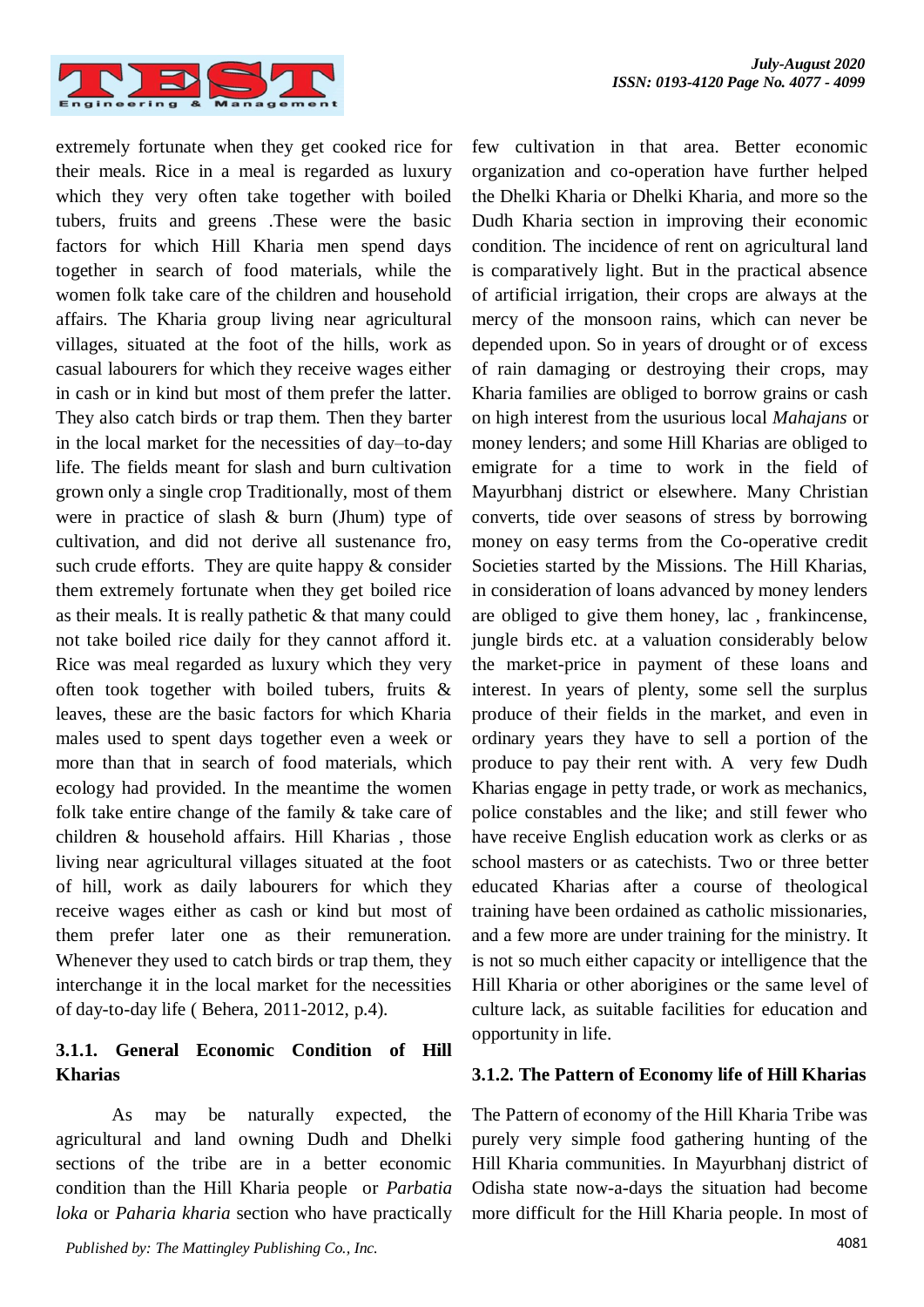

the places their basis of economic anchorage, it the forest had become non-existent or reduced to such an extent that food resources from the forest had become strictly limited. While Hill Kharia people were going to hunting and gathering or continue to supply/ provide some forest collection food items, at that time agriculture had become the second anchorage point of the Hill Kharias. In different places /villages in not only Jashipur, Karanjia, Baripada, Morada block but also others blocks of Mayurbhanj district of Odisha. Where the receding forest no longer provide any food a number of way are combined together to sustain life. For example in Padagada village Jashipur block, along with agriculture labour, fishing from the their near the village rivers and selling fishes in the nearby villages and nearly market is one of the way adopted by the local the Hill Kharia people and some the Hill Kharia of Jashipur block depend on daily selling fire wood (which they get from the new forest grown by the Government) to the in the villages and also in the weekly market. Now-a-days the Hill Kharia of Mayurbhanj district villager's people are participating in agriculture in from last few years by the support of Hill Kharia and Mankidia Development Agency, Jashipur Mayurbhanj, some NGO, few Govt. Scheme of the Govt. of India and State govt.

4082 *Published by: The Mattingley Publishing Co., Inc.* In Mayurbhanj District of Odisha state of the Hill Kharia people were not only participating regularly in agriculture but also participating like other neighbouring people like daily labour, govt. job, out state company works for the last few years seen. They had been doing various kinds of agricultural activities, only in transplantation of rice seedlings and in harvesting, they were called upon to participate. They did not possess ploughs and bullocks. Therefore, they were not hired for the work of ploughing. These activities provided them employment for only 100 days at the most in a year. For the rest of the year during the period starting from the end *of Ahrayan* (Nov., Dec.) to the beginning of *Mag*h (Jan. Feb.) they rely mostly on collecting paddy from the rat holes (in the borrows

made by Rattus in agricultural fields, paddy stalks were stacked compactly. Sometimes the quantity of paddy arches up to 4-5 kg. In one burrow). A "catchment territory" (Hassan 1975) of about 9 km. around Kulabahal was exploited for collecting *indur dhan* (paddy from rat holes), roots and tubers and hunting some others animals also (Sinha, 2010, p.18). During hunting wolf *(Godhia*), occasionally four or eight man joins together. When this was done the collection was equally divided that things. The skin of *Godhia* was sold to the Santal people and the *Muchi* (cobbler) caste who visit their hamlet for that purpose. The proceed of the transaction is also equally divided among the participants.

The Hill Kharia people of Mayurbhanj districts, Odisha still procure the required quantity of bamboo from the forest. Occasionally during their marriage period or other social ceremonies villagers ask them to make leaf plates. For one thousand big leaf plates they were getting 300 rupees and one thousand small leaf cups were getting 100.00 rupees only.

Although all these occupations might seem enough to ward off the hunger which stalks them at every step, in actuality this remains a far cry. Because, of the products of all the occupations stated above, only for broomstick and fish-traps there were a regular demand. As far as food supply was concerned it was found that out of twelve months, for seven months from *Magh Masa* to *Jaisthat* (February. June month) and *Bhadra-Aswin* (September. month – October month) the food supply remains erratic and uncertain causing periodic starvation for days on end. The months of *Bhadra-Aswin*, occasionally extending up to *Kartick* (October. November month) are the leanest period. During that time the Hill Kharia people were depended on 4 kinds of roots and tubers, 5 kinds of leaf vegetables *(sak*), seeds of wild grass that grow on the high lands (*Kurkru)* and hunt games, Hunting *Godhi,* snakes(*Sapa)* and lizards (*Godhi*) becomes difficult because of the standing crop in the field. To stave off hunger they were found to give their children a gruel made from chaff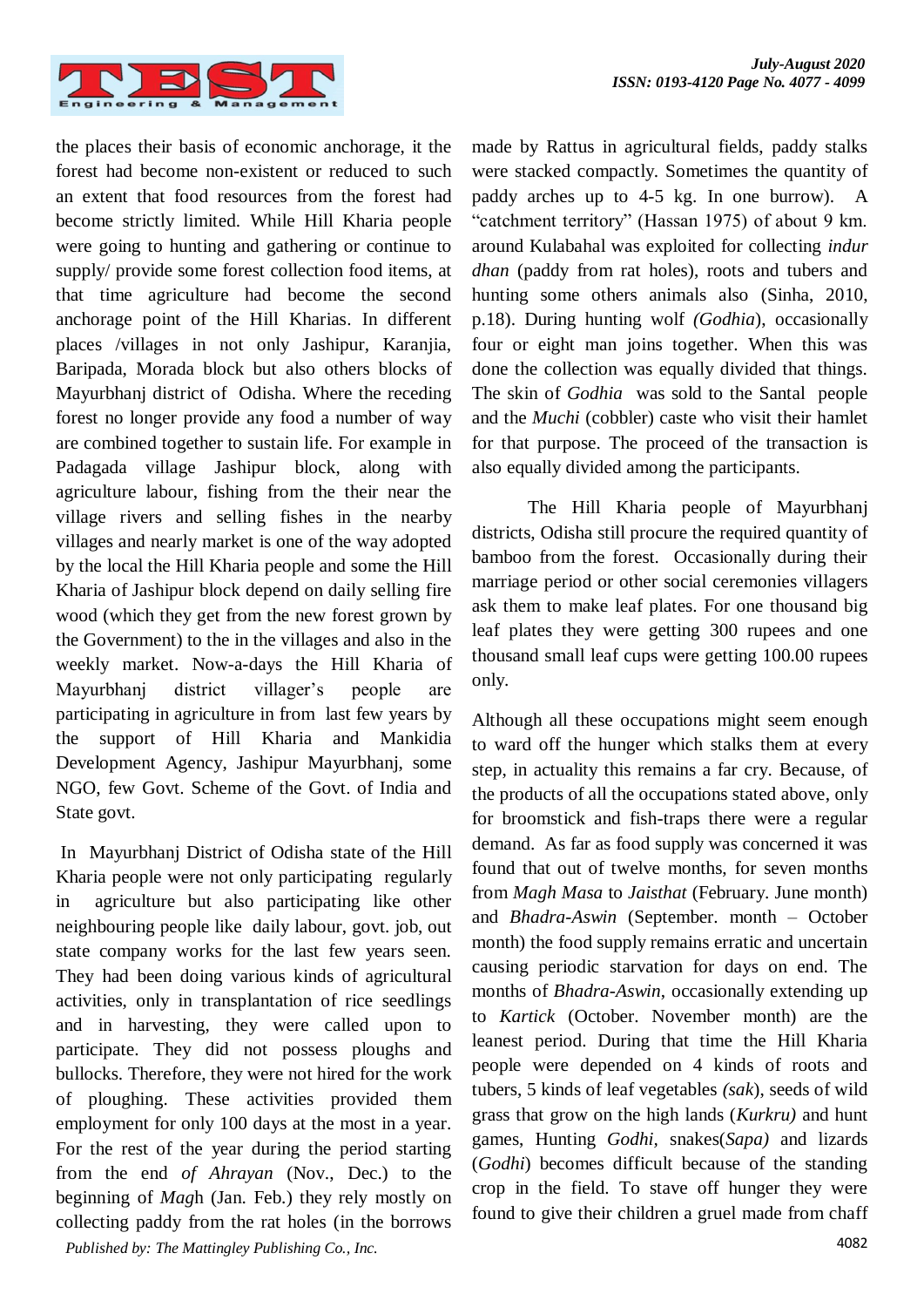

of paddy discarded by the peasants. During the months of *Baisak-Jaistha* (April-June ) apart from, selling fire wood, and broomsticks, a part of the wage for rice transplantation to be done during the months of *Asad-Sravan* (June-August) for the peasants was taken in advance. For rice transplantation a labourer was paid 5 to 8 kilograms of paddy and 5 to 8 *pua* , the local measure equivalent to approximately 5 to 8kg ( Sinha, 2010, p.22) .

Hunters of Africa were known, to eat carcass of dead animals ( Turnbull 1961), From India we had no knowledge about this. S. C. Roy who worked among the Hill Kharia tribe of Dhalbum and Mayurbhanj Districts, India strongly repudiated the contention that the contention that the Hill Kharia people were eating carcass of animals (Roy, 1937). The principal author found among the Hill Kharia of Mayurbhanj District of Odisha, India some blocks of great deal of pining for animals' flesh. They had a notion that because their forefathers used to subsist on flesh they were strong and had no disease. Consequently it was found that not only the Hill Kharia ate the carcass of wild animals that were occasionally found, they avidly seek out the carcass of cattle. But because that was looked down up to by other ethnic groups it was done very clandestinely (Sinha, 2010, pp.24-25). Meat was most prized food but rice had become the staple food of the Hill Kharia people. But often the procured quantity of rice was so little that people divide it into whole rice or *Pokhala bhata* or rice water for distribution among the family members. Children were given the larger share of the former while grownups mix the *dhal bhat* with mar and eat it.

# **3.1.3. Agriculture and Employment of Young Boys and Girls**

Lee (1968) pointed out that the Kung Bushman were able to support their old parents. Young boys were not pressed to contribute their might in procuring food. From the description given above it was apparent that the Hill Kharia people were gradually precipitating as landless agriculture labourers. But participation of the Hill Kharias in the agriculture is not uniform throughout his span of life. From the age of 8-9, young Hill Kharias boys are sent to the peasant's house as a cowboy/ Herdsman or goat herdsman (*Bagali).* Although the contention was to employ the *bagal* in the month of *Magh* (Jan.-Feb.), on annual contract, that was seldom adhered to in the case of the Hill Kharia boys. Instead their services were procured during the months of *Asad Masa, Sravan Masa*(June-Aug) when all agricultural fields were taken destroy the paddy seedlings. For their service they were paid in paddy or little money and given two or three meals.

When boys are a little older and capable of handling tougher jobs like ploughing, maturing, etc., they are employed as field-cum-domestic servants (also called *Bagala*). They perform all types of agricultural operation, threshing and husking paddy as well as some domestic chores. At present three such boys were working as full time *Bagala.* One interesting fact about the Hill Kharia *Bagala* people was that they were leaved that job as soon as they got married and establish their own households. They then revert back to an assorted occupation of hunting, gathering, handicraft and agricultural wage labour. During the past five years five middle aged persons had been employed as night guards, after a series of dacoits that happened in the village.

Unlike the relationship between the agricultural castes and low castes who usually supply the labour in other districts of Odisha the relationship between the peasants and the Hill Kharia Bagala is not an enduring one in Mayurbhanj district, Odiah, India. After the end of each year hard assessment was made of the return that one gets and if it was found that the peasant employer is deriving all the benefit without returning the amount promised, the relationship was terminated. It was not likely to find a Hill Kharia boy changing his employer at the early part of the season complaining that his employer is driving him hard without any respite or that he is being kept half-fed.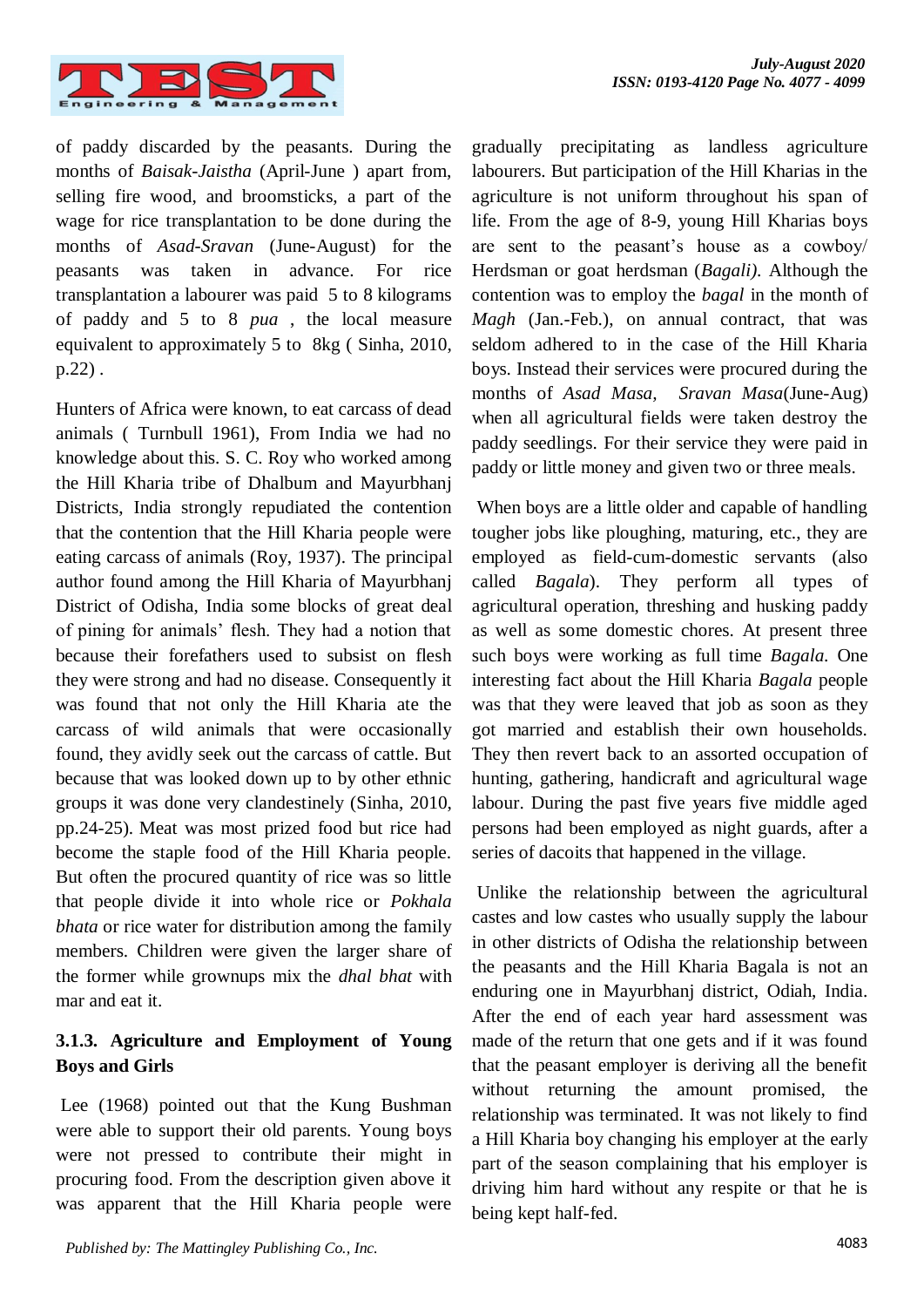

Meat was most prized food but rice had become the staple food of the Hill Kharia people. But often the procured quantity of rice was so little that people divide it into whole rice or rice water for distribution among the family members. Children were given the larger share of the former while grown-ups mix the rice water with mar and eat it. Sometimes the quantity of rice prevents this and all members have rice mixes with mar water, the quantity of the latter being disproportionately large (Ota & Mohanty, 2015, p.14).

## **3.1.4. Types of Economic of the Hill Kharias**

Primitive family economy was described as upkeep arranged. The support economy depended on gathering, chasing and fishing, and so on (for example the Birhor , Hill Kharia of Mayurbhanj region). Or then again a gathering of pursuing and social affair with moving developing (for example the Juang, Kandha, Hill Buiyan, Lanjia Saora and so on.) Even the purported develop utilizing agronomic clans do frequently, any place extension was accessible, supplement their economy with chasing and gathering means economy was described by basic innovation, straightforward division of work, little scope units of creation and no venture of capita. The socio unit of creation, appropriation and utilization is restricted to the family and linkage. Means economy is forced by conditions which were outside the ability to control of individual s neediness of the physical condition, obliviousness of effective strategy of misusing regular assets and absence of capital for venture.

Since the genera kinds of their financial framework or employment viz. (I) conventional economy (ii) paranormal convictions and practices, and (iii) Contemporary effect of change the ancestral of Odisha would be arranged into endless sorts, these are : (a) Hunting, gathering and assembling type,(b)Cattle fringe type, (c) Simple craftsman type (d) Hill and moving development type,(e) settled farming sort ,(g) Industrial metropolitan specialist type, Each type had a region style of life which could be best perceived in the worldview of nature , man and soul compiler, that was, on the base of association with condition, ancestral individuals individual the super nature ( Behera, 2011-2012*,*  p.151).

## **3.1.5. Forest Resources of Hill Kharias**

The Hill Kharias, who have been lived in the Similipal hill ranges of Mayurbhanj district. They were depending largely on little agriculture, ecoactivities like forest product collections and simple form of wage labour. Inconsideration of their present level of socio-economic condition, they had been identified as one of the Particular Vulnerable Tribal Groups in the Odisha state and their economic was in the subsistence level. They also depend on mainly basket ting, few agriculture and wage labour etc. for livelihood. The income sources of the Hill Kharia come out form basically mainly forest production collection and pre- agriculture activities also. So many types Mushroom like:- *tarman chhatu, hansa chhatu, maa chhatu, bali chhatu, Uutuka chahatu* were collected by the Hill Kharias. Some time they got honey like-Bagh, Bichar, Satapri etc. and other item like Siali leaf, Sal leaf, slai rope, jhuna, harida, Medicinal plant, toothbrush etc. were collected by Hill Kharia people. The green leafs such as various type had been collected by the Kharia people. Some type of sweep materials like *chiru joll, nadia jhadum Mod jhadum Khijuri jhadu* etc. collected by them. Some types of rope (*Daudi)*  made of *Sabai grass* are *lad daudi, jeni daudi, Kaura daudi* , etc. collected by them. this type of materials collected by Hill Kharia people for their day to day life and selling nearly villages and daily market(*hato*) or town gets some money and maintain their family life ( Behera, 2011-2012*,* p.151).

Broadly speaking Hill Kharia culture originated developed. Even now-a-days completely vested, on the forest as the name Hill signifies. It reflects the life of the Sabar & gives vivid & clear understanding. How they were closely intimated with the forest environment, in all aspects of day to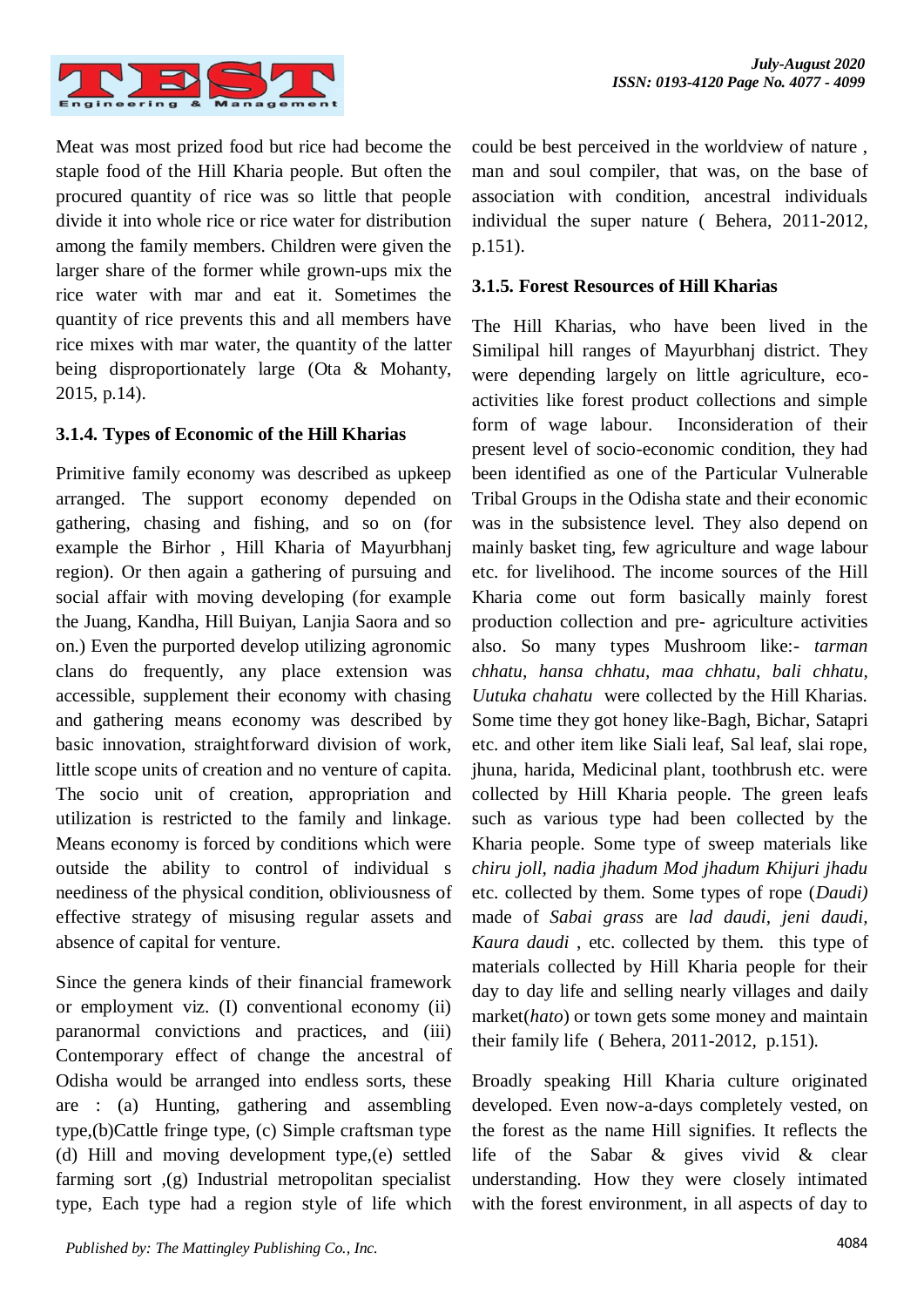

day life. Almost all Hill kharia villages in Odisha and Bihar/Jharkhand the natural setting comprises of mainly of hills and foot of mountains. In many cases they were isolated by the highland of forest from the plain areas or other villages, tribal and non-tribal. As soon as a Sabar village is visited. It reminds the past period of savagery life, those were far behind form the civilized and technologically advanced mass (Upadhyay, 2000, pp.93ff).

4085 *Published by: The Mattingley Publishing Co., Inc.* The Hill Kharia people villages in the hill side had a typical habitation understanding of number of families, huts & ecological surroundings. Occasionally 10 to 15 family's theatre huts from a village, of those having same or a little different taxonomic status. Either nearby or a little away, the villagers depend on the exploitation of forests having many types of trees, herbs & shrubs out of which most of them are helpful to the Kharias in their daily livelihood. Beyond this the ring of dense forests are markedly pointed which are full of valuable use trees & forests tracts. In a well preserved forest near by the Kharia village, one can easily mark trees *lide, char, Dahu. Dahna bel, kendu, Kusum Sal, tetuli, Neem, Jamun, Karanj* and better vegetation of *Bamboos* etc. Many other big and small trees are scattered inside the forest whose fruits are used by Hill kharia people in various seasons. In addition to that plants and trees varying in multiplicities are sources of food, drink, medicines, vegetables, raw resources, fuels, ornaments & other usages. A number of mushrooms are found which delicious food materials of Hill Kharia people were and they exchange it to procure their necessities. Varieties of edible root are staple food material of Kharias which are very helpful at the time of natural calamity in particular and total life in general. Kharia child was quite aware of all the names of mushrooms and edible roots for most of his general life was spent with and dependent on them. They also come to know the them and helps them from many danger. The food gathering and hunting life of Sabars of closely intimated with forest with forest life. Even of a single day life of a Hill Kharia is not without the forest. Even their

Gods and Goddesses and spirits five in the forest and helps them in every aspect of their life and protect them from all sorts of dangers and natural calamities. It is the source of their economic security which is quite meaningful for the Sahars (Das and Das, N., Vol. X, July-1968. p.41).

#### **3.1.6. Sabai Grass or Rope making-**

The Sabai grass or rope making and selling in the daily or weekly market and they are getting the money by the Hill Kharias of Mayurbhanj district. This is also income sources of them. Tribal or non-Tribals have been doing dominant district having 26 blocks. This things is to be called "The Money plant" which guarantees money receipt consistently (Hathy, Vol-5, No.2., 2010, pp.149-158). The business is related with different exercises of raising creation of Sabai Grass and handling of purchaser products, for example, ropes, tangle, rugs, couch sats, tapestry and other modern chic article. The Sabai Grass industry has enormous fare trade for the nation; The Industry helps in the development of entre prevalence among the townspeople. This guarantees monetary advancement through modernization and development of the mechanical culture in ruler territories Mayurbhanj locale of Odisha.

The vast majority of the Sabai Grass ranches are situated in the income sub-division of Baripada and Kaptipada and so forth of Mayurbhanj area. Sabai Grass is developed generally by poor negligible and little ranchers and their corrupt land. It is gathered by them just as by the landless poor from the order pool town lands where it developed normally. Sabai Grass of the Mayurbhanj region of Odisha in India is of acceptable quality and has been acknowledged broadly in the India market the greater part of the dealers lean toward the Ropes made out of the Sabai Grass of this locale. An enormous number of individuals are engaged with this cabin industry (reaping and rope making) as a broker sending the item (ropes) to the metropolitan zones both close and separation. The development of Sabai Grass is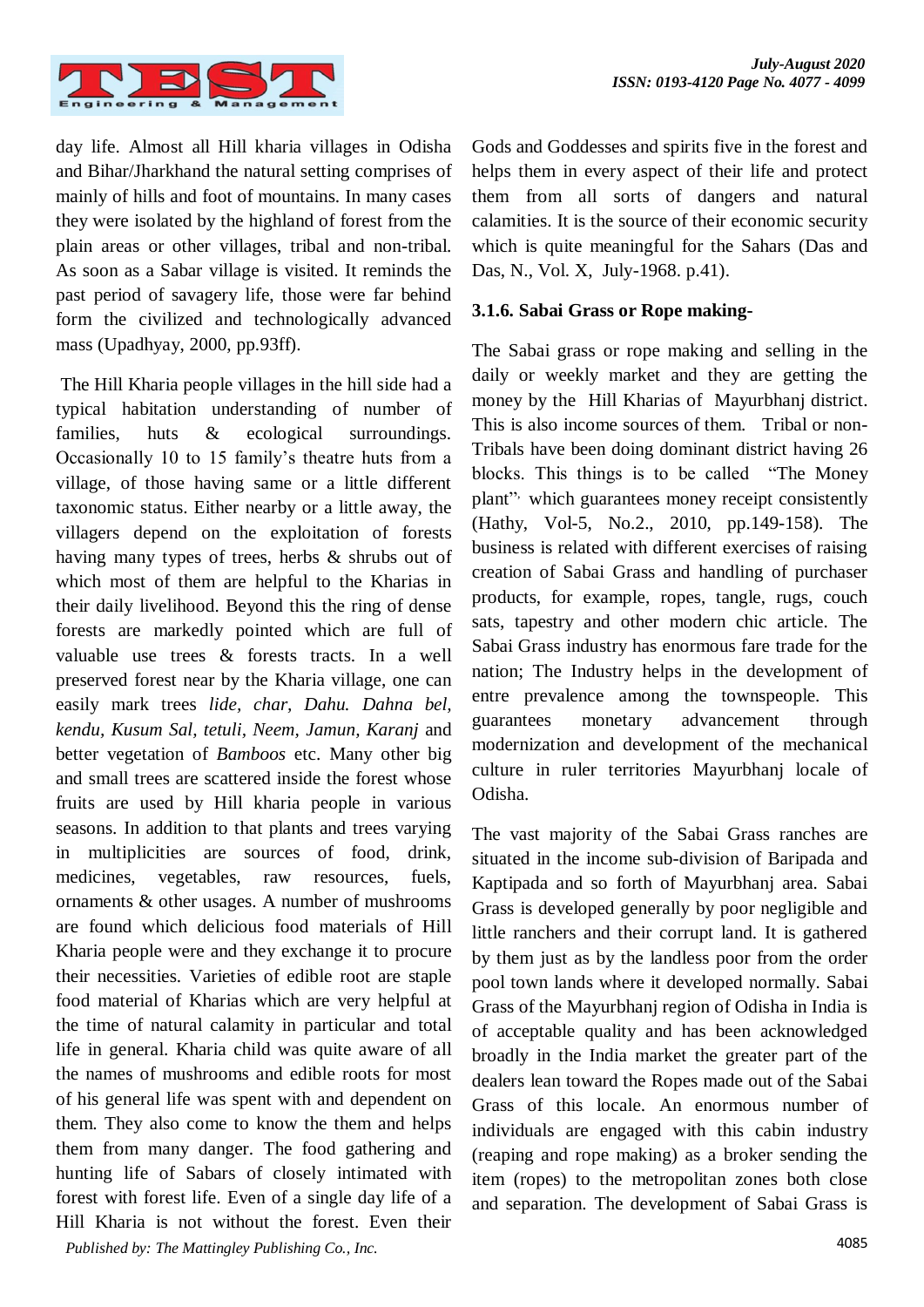

appeared to be fundamental control of the ancestral and few are occupied with Government administration. The cultivation of Sabai Grass is seemed foremost profession of the Hill Kharias or other tribals are engaged in their leisuer time. Eastern Mayurbhanj i.e. Baripada, Suliapada, Kaptipda, Udual and Rasgovind pur blocks are the maximum villagers are depends on the Sabai Grass rope making. They sell per kg. from 25 to 50 rupees in the local market or local traders. This is also most income sources of the Hill Kharias of Mayurbhanj district. The present scholar during the field work he observed that Hill Kharia people are an able to Sabai Grass rope making from 1kg to 5 kg. Per day and they dry in the sun shine after that they take into the local market. Except Mayurbhanjd, this Sabai Grass rope making is not seen in the hall Odisha, India ( Tudu and Mohapatra, Vol.24, Issue -05, 2020, p.3026).

## **3.1.7. Agricultural Life of the Hill Kharias**

Now-a-days the economy of Hill Kharia resolves round the little agriculture. Though primitive easy of slash & burn type of shifting cultivation was practiced by the Hill Kharias, it is no more found due to forest regulation still among them regular plough cultivation has not been undertaken introduced as a rule. A group of the Hill Kharia those are living in most isolated forest beat, very occasionally went through the *Jhuan* or *Dahi Salivation*. Now-a-days the practice has been abandoned totally. The proceed used to go in cyclic manner following a calendar. First of all they would decide to do it in a communal meeting at village level and choose the particular alter. The cutting of the forest and sacrifices on family level were quite important prerequisite. The proceeding stages were drying, burning, digging or throwing, weeding, watching, harvesting, merry making and consumption. Thus the shifting cultivation among the Hill Kharia was once important and was associated with a number of observances & sacrifices both on family and village level. The practice was quite suitable & favourable according

to their ecological setting as described by S.C Roy (Roy and Roy, Vol.2, 1937). But the Government rules and regulations has banned the practice and so it has of totally disappeared.

For the time being the Hill Kharias are mainly an agricultural tribe. The distinction of quality and quantity of land are marked by the traditional land distribution and ecological setting. Hence one can find a Hill Kharia member either as an agriculturist or agricultural labourer. Directly or indirectly their economy and occupation resolves round agriculture. So it happens that very large numbers of Hill Kharia are cultivators either on their own lands or on the lands of others on payment.

**Land Structure:** The land available in different Hill Kharia village can be differentiated into to broad categories which are for agricultural purpose. Again the two main division Don and tan subdivided into three sub type each, they are class I, ii and ii. Thus Don I is the best variety and Tanr I is worst. Types of land and varieties are named according to the composition and structure of the soil and the procure of preservation of water in it. The first variety Don I is quite suitable for paddy in which water is available for more than 6 months and rarely for the whole year, but tantric is barren type of land which is most unsuited for cultivation. The Hill Khaias mostly have few type of land .The Don Variety of land has paddy productivity of 14 Qtrs ( Roy and Roy, Vol.2, 1937).

**Soil Composition**: According to the colour of the soil and its retiled it can be divided into four main types:- (1) Lalka soil (2) Rugoi soil (3) Radish Soil (\$) Nagra Soil. All of them varies from one another for their suitability of crop production. Among them Nagra soilis best for paddy cultivation which gives better yields but Kalka soil is comparatively low to that of Nagra soil.

**Share Cropping:**Sometimes the owner of the land cultivates himself in cooperation with his family members or gives his land to a share cropper due to deficiency or paucity of working hand or due to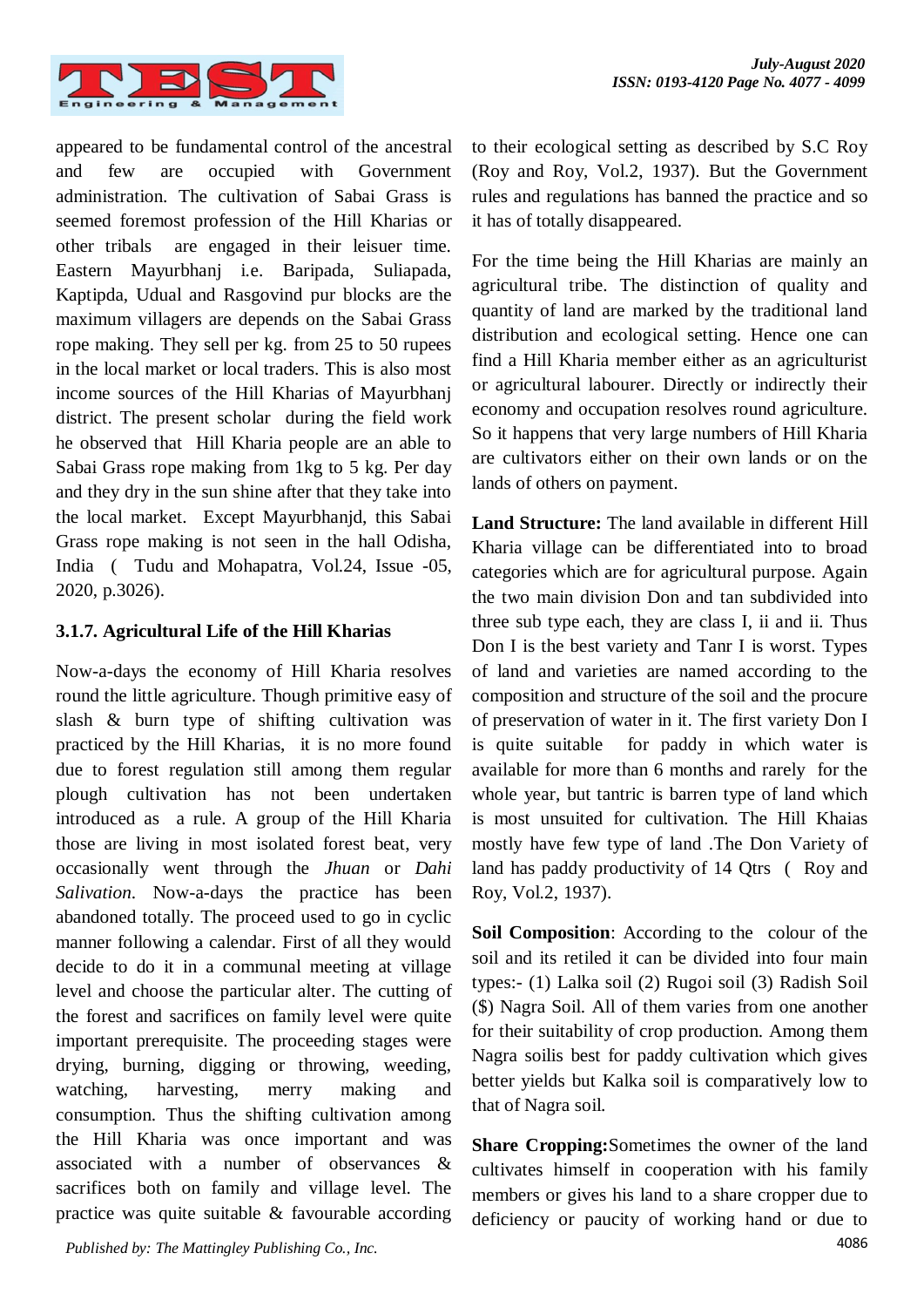

large landed property for which he is unable to work himself. Generally the rich persons prefer a poor manes a favourite to sharecrop in his field. But is special cases due to extraordinary situation they let someone else do the same. In addition to that a well to do Kharia allow share cropping in those fields which i.e. at a distance.

**Fertilizer:** With regards to manure the villagers use generally cow dung as well as the mixture of the dung of goat and sheep etc. Cow dung used as fertilizer are collected in a pit either daily from cattle shed or from outside. The size of the pit for dung varied family to family in accordance with the number of cattle wealth. To certain extent the leaves, decayed matters, straw and other decomposable plants are inside the ditch for manure purpose. Ashes of various leaves or plants are used as manure also, for which the boys, girls, men & women collect leaves in spring, put it in the field and set fire. Very often they take the ashes from other places like forest or mountains. The Karanj leaves, flower, seeds and its ashes are better fertilizer. Cow dung is taken to the field by *Bharo* (ambo baskets on two sides of a stick balanced of the shoulder). No Kharia purchase or sell cow dung. That's why it is found that the Kharia, who has more land, has to domesticate more cattle wealth which serves both the purpose ploughing as well fertilizer. The Kharias were once against losing chemical fertilizers. But now Govt. subsidy has helped them to utilize it. Amount of manure used depends upon the type of land and the crop grown in it.

**Irrigation:** The means of irrigation in the Hill Kharia villages are Dari, wells, ponds, dams and small canals. Among all, *dari* is a peculiar type of water source in which after digging the earth for few feet, water secretion occur and the water may be used for irrigation purposes. The water level is so near that no rope is necessary and a single man can irrigate by drawing water. Now a number of wells dug with the help of Govt. subsidy are found is villages which solve the irrigation problem to some extent. Tanks and ponds are seldom fond by which

only few acres of land are irrigated. In hill areas the streams are used for irrigation purpose through small dams. But irrigation facilities among Kharia area are not of so developed. Irrigation is a question of mark for them, for which the agriculture of the people entirely depends of nature. One can easily conclude that lack of irrigation is the cause of poverty among the Kharia which makes them to depend on the forest and other occupation. But above all, Hill Kharia people have taken agriculture as permanent occupation through Rehabilitation colonies.

**Agricultural Requisites:** So far as the seeds and agricultural equipment's are concerned, the people of Kharia those available through Govt. subsidy. the seeds for sowing purpose are preserved in a straw made tight basket which is round and covered all – round Even the vegetable seeds they get either from their neighbour or from the market or they have kept it months ago from their own field. Regarding their agricultural implements the traditional plough, axe, yoke, spade, sickle etc. are yet in use. The implement used in the cultivation are generally made by the lohars sold in local markets, but wooden part of each instrument is made by the Kharias themselves ( Upadhyay, 2000, p. 93).

**Crops Grown:** There are two main crops, grown among Hill Kharia groups, which are practiced in the regular cycle, At most all Kharia and Rabi crop "are grown in the beginning of the rainy season and start of winter season respectively*. Kharif* crop is known as 'Rainy Season crop" and Rabi crop is called "entear crop" as they are grown both in their respective seasons. The Kharif crop includes (1)Paddy (*Dhan)* (2)Maize( *Moka*)(3) Gundli (4)maru (5) Jatangi ( Upadhyay, 2000, p. 93).

Paddy: Generally lowly in irrigated fields were taken up for paddy cultivation. The fields were well ploughed, vendor than three times, before which it was matured cow ding slash or decayed matters and karanj leaves, flowers & fruits. This land is now quite fit for better yield. It is sown in the month of June and July & harvested in November &December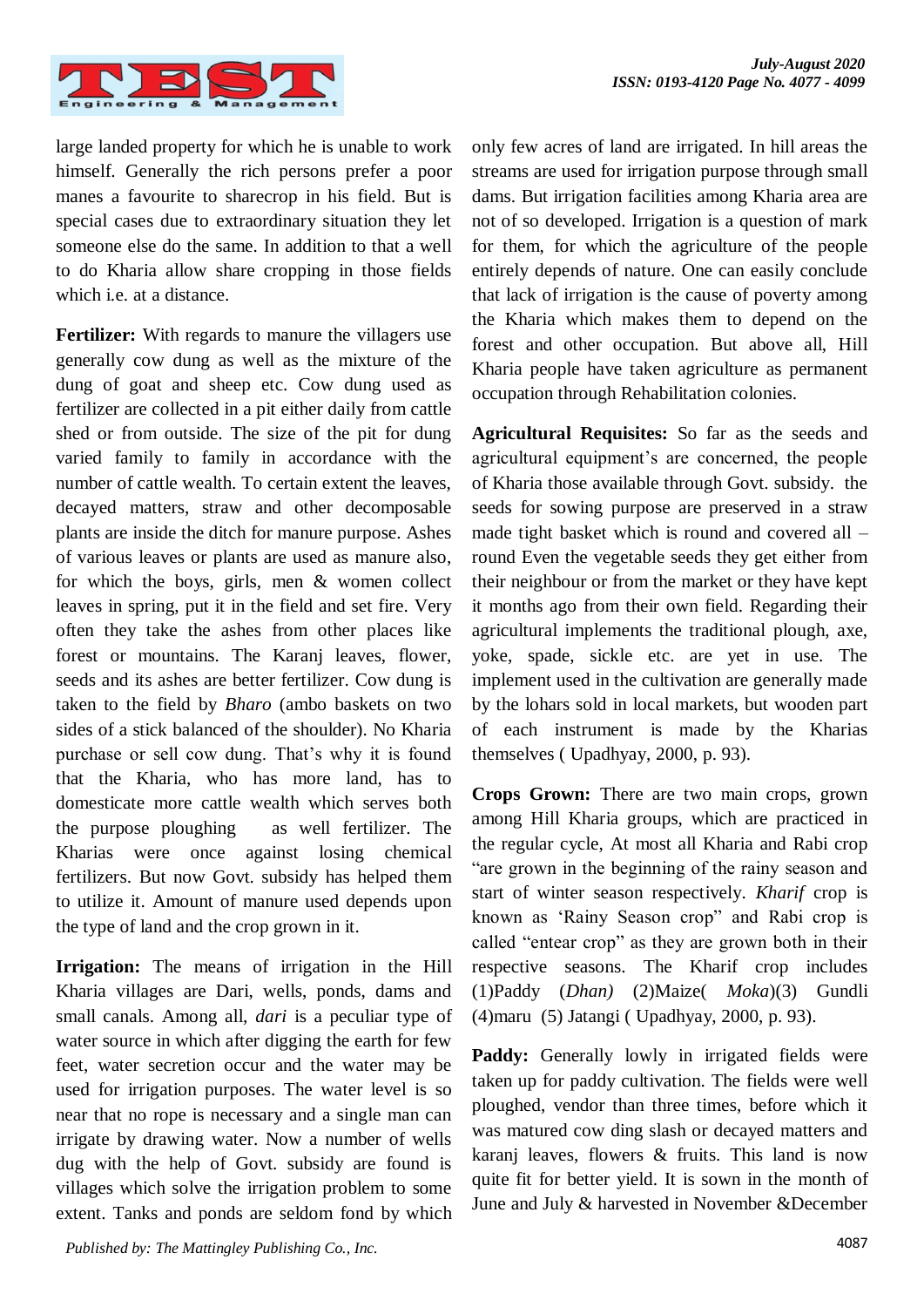

but so far as the better varieties of paddy are concerned, the above process is not applicable. The hill Kharias are not completely paddy cultivators still now (Sinha, September- 2010.p.24).

**Maize:** Maize is not a major crop of the Hill Kharias , some Hill Kharias grow it in kitchen garden attached to their house. Seeds were sown in the furrows made by the plough or by speeds and very often with the help of digging stick. However the people were/are interested to grow it but land with adequate water facility is not available (Upadhya, 2000, pp.107-109).

**Gondali:** It was one of the major products, grown was *Kharif* season specially sown in May & June and harvested in the end of August. The soils well ploughed & big block of soils were broken by a wood hammer known as *Dhelpasa*. It gives very good yield when adequate care was taken & *Gondali* is one of the staple foods for the primitive tribal people or Hill Kharias.

**Rabi Crops:**The following Rabi crops are grown which are harvested in March & April, Known as Cheiti Crops. They are (1) Wheat (2) Black gram (3) Green gram (4) Horse gram (5) Peagram (6)Arhar, Fields of Rabi crop need regular manuring than the Kharif crops but it is need not be weeded.

**Wheat:** Few Hill Kharia cultivate wheat impact of mordernation. In earlier days they were quite unknown to this crop. But now day they slowly cultivate wheat fields are manured in June –July  $\&$ ploughed well. Up to Kartik (September-October) land is ready for sowing & before end of October wheat gets germinated in the field. Water supply is need from time to time. Wheat is harvested in the month of March & April. As the Sabars are not in a surrounding to get enough facilities for irrigation, they grown very little of wheat (Roy and Roy,1937, pp.113-115)

**Grams:** Soon after paddy harvest, field is ploughed and are well matured before ploughing for sowing of grams. The harvesting varies from on gram variety to another, because harvesting takes place from February up to April. Sometimes Archer is harvested in May. The black gram, green gram are sown and harvested in rainy season & winter season respectively, but production is more which are sown in winter that those are harvested in the same season Almost all the grams are used as food material &their husk used for cattle feed (Sinha, September 2010.p.24).

**Agricultural Practices:** For the hill Kharias, their agricultural calendar is the mirror of routine through which agricultural affairs of the people run I a smooth & regular way. It is the belief of the Kharia as that the disorder in the agricultural calendar hampers the production. Thus, its importance is felt by every Kharia is all aspects of their agricultural life (Upadhya, 2000, pp. 110-111). The general Kharia agricultural practices are as Follows:-

January: - Reaping & thrashing of paddy and irrigation work in the vegetable fields, wheat as well as sown of some vegetable takes place. In addition to above storing of cattle fodder, straw and seeds for next sowing & few of other minor agricultural works are also performed.

February: Vegetables are ready & few Rabi crops are about to be harvested. Walerintg of wheat field is also done.

March: Rabi crops are harvested the land are ploughed after  $1<sup>st</sup>$  shower of rainfall. Some vegetables are also grown for summer use & cow dung are taken for Manu cultivation.

April: Black gram, green gram & Kurthi are harvested Arhar is ready t be harvested. Ploughing & Manuring of field is done.

May: Up to May, the field for paddy cultivation are quite ready after repeated ploughing, but I the month field are ploughed once more & paddy crop is sown in the field cultivators & agricultural labours are to compare the sowing work. By the end of May,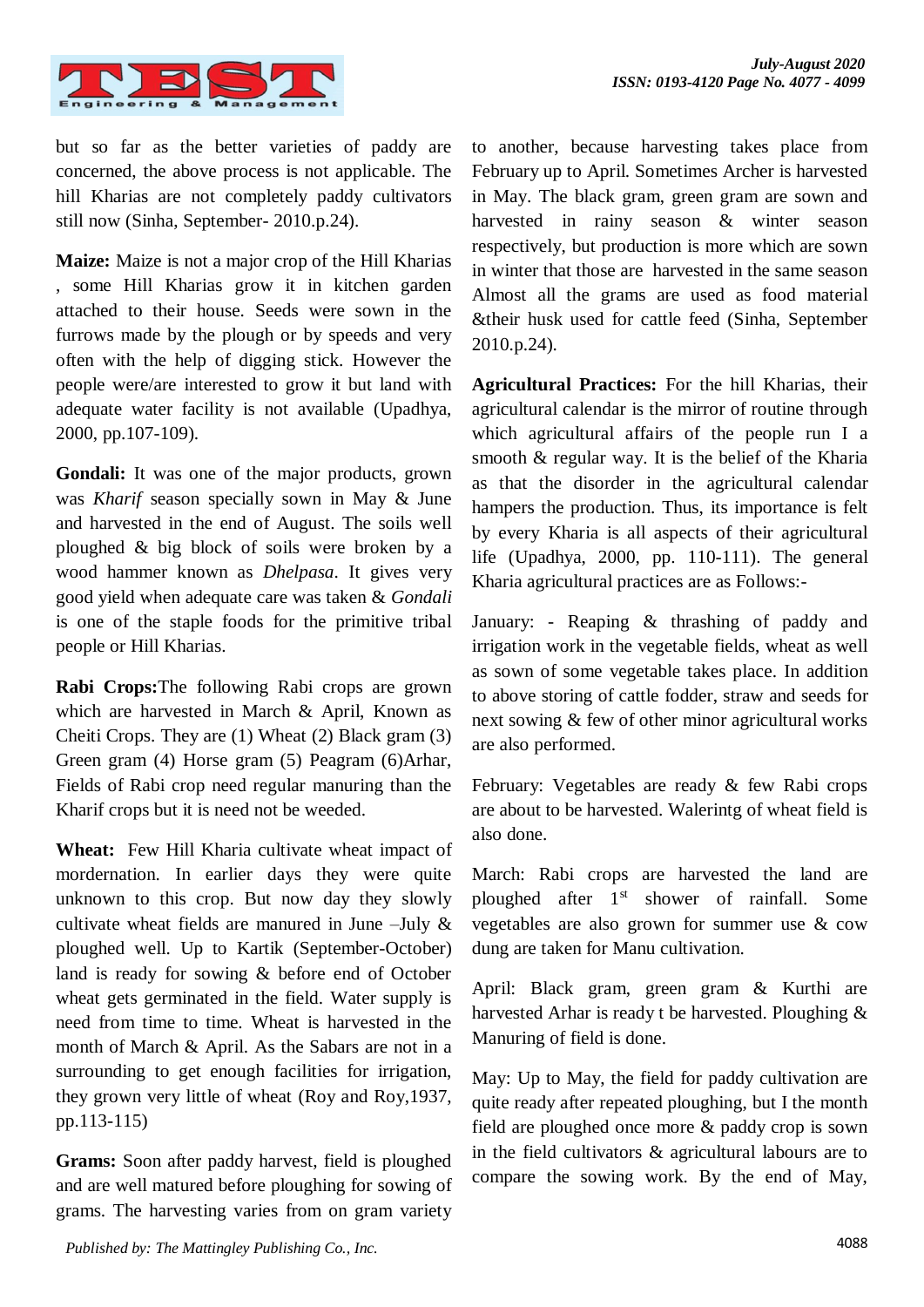

sowing work is completed & agricultural implements for weeding are made ready.

June: Late verity paddy is sown. Fields are cultivated and made ready for the purpose of vegetable crops.

July: Wedding work begins and a great deal of the women's time is spnt on it thoughout the rainy season . Paddy is sown for transplantation and marua is harvested.

August: The People make the plot ready for transplantation after madding the field, by this time seeding's prepared and transplantation work is started by the women folk which is their exclusive work. Rarely are they helped by male members. Ploughing of the paddy field, that have been sown before, and process of treatment in traditional way occurs.

September: By this month the transplantation of paddy seeding's almost finished and the water is field and preserved in the fields.

October: Land is prepared for rabbi crops. By the end of the month, crops like black gram, green gram and horse gram are sown.

November: Sowing of rabbi crop and preparation of fields for sowing vegetables. Wheat cultivations are completed. The main duty of the male members of the Hill Kharias is to guard the paddy, corn of the month of December.

Harvesting of December : Harvesting of paddy is started. Few families grow potato & other vegetables for winter use  $\&$  to support the agricultural economy. Jatagi is also harvested in this month. Sometimes this calendar is disturbed due to the diversification of natures & variable seasonal weather but if the usual nature favours then, the Sabar people go through their traditional routine without any disorder (Roy, 1989. pp.39ff).

**Agricultural Process-** One of the important aspects for change, as compared to Toy's account of Hill Kharia can be marked in agricultural process. The missionaries have helped to develop and change the traditional process, but the major section knows only the age-old method.

**Preparation of sowing field:-**Manuring, ploughing and breaking up of the large soil blocks are the firs job. Except ploughing all are done both by males & females. At the first shower of rain fall, plough in necessary which is repeated after few days gap because they leaves it to make the soil dry. The cultivation of a particular field depends on the crop to be sown as well the amount of land the owner possesses. Very often the villagers exchange labours on the basis of mutual understand in which reciprocity is maintained.

**Pattern of Agricultural labourers:-**A number of agricultural labourers from various families are recorded. The remuneration and the period of work can be used to make categories. The labours can be classified as daily Agricultural labours, Weekly labours, Monthly labours, Monthly labours, Dangers Bagalis, Landless seasonal labours and Exchange labours etc. It is the primary source of income for landless Sabras.

**Daily labours:-**Daily labourers work in various agricultural activities. Owing to their changing patrons every day, they are paid after the one day complete work either in cash or kind. The wages varies from one region to another as well as one season to other, according to the type of work. Among Hill Kharias women are paid less than the male even for the same work. Labours working for complete week are paid on the local market day. Payment day is fixed for the convenience of the labourers they can purchase the necessary items, amenities by the wages paid to them (Ota, 2009, pp-26-30).

**Time bond labourers:-**Traditionally very few labourers were paid monthly. Annual payment was mostly Prevalent among them, generally at the harvest time which is suitable period both for servant and masters. The traditional Iron smiths,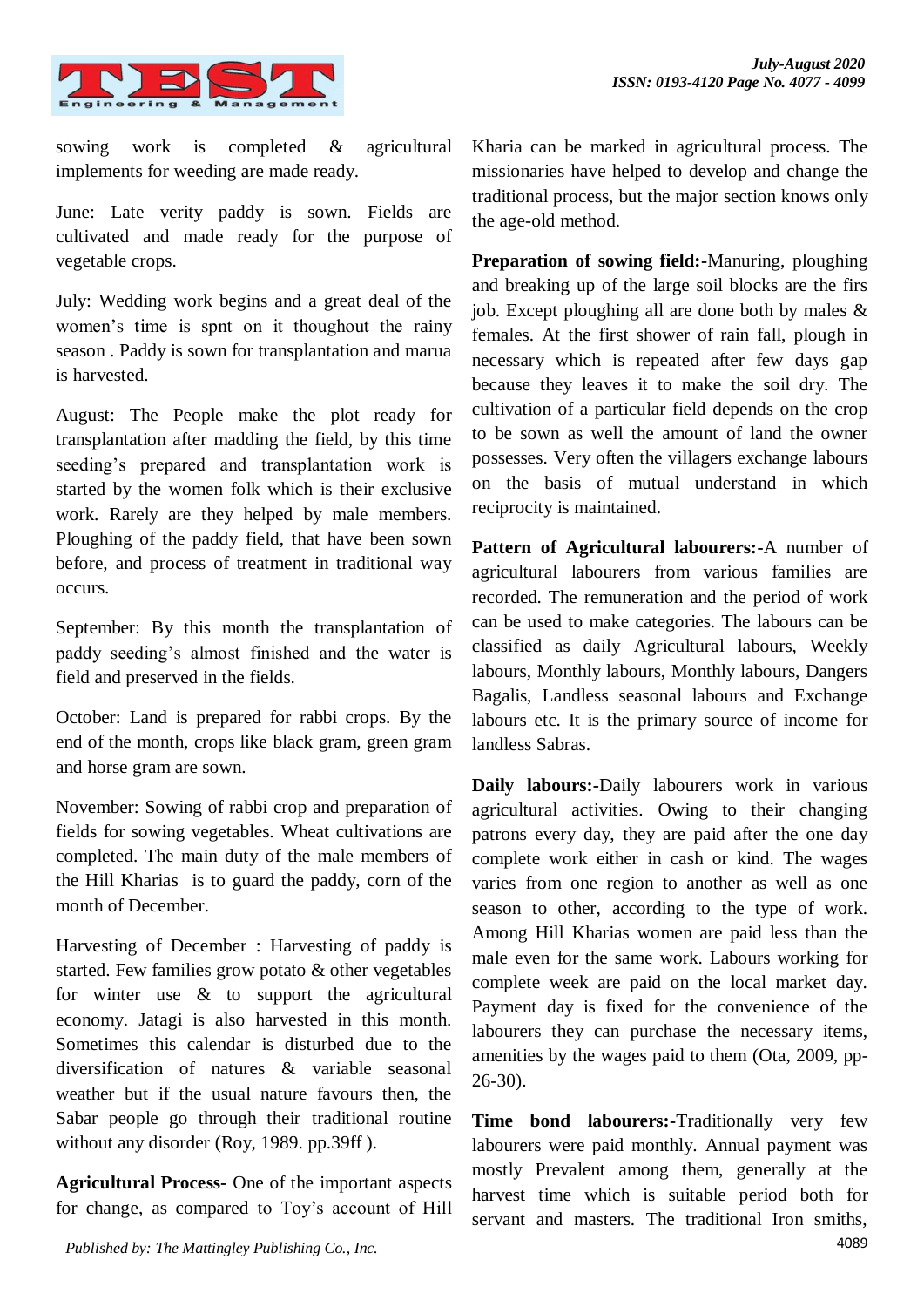

carpenters, barbers and plough men (Halmahera) also get their remuneration at the time of harvest. In certain cases the Wages are paid according to the amount of work done where time factor is not taken into consideration, but the emphasis is given on one's ability and exploitation of strength. Among Hill Kharias the male annual labourers are known as *'Bagali'* and the females are known as '*Kamin*' Male members of more than twelve years of age may be taken as labours, The work an payment varies according to the sex and age as well as very often it is proportional to the work or master concerned. Appointment of these very annual labours takes place in February, just after the paddy harvest. As the tradition goes and social obligation highlighted, *Bagali, Kamin* would not leave their master only after getting their payment or the harvest, but after they eat the "*Pausa pitha"* (cake in month of January), then one would go to other master or may continue with the same.

Female annual labourers (*Kamin*) perform the work like washing of the cloths, utensils, rooms, cowshed, as well as she goes for collection of Mahual flower, few jangle products, fetching of water etc. he performs the work of a nurse inside the family also. They are treated in the house by their masters nicely. Rarely they are ill-treated, but in almost aliases they are happy with their master. Now-a-days the system is little changed, few of the bagali, Kamin are not only given cloths or foods, but they are also paid monthly but the contact of labours is for the whole year. Mutual understanding and social co-peat ion among hill Kharias does not disturb this tradition by any means. A Bagali may live in the family but take his meal at his master's house or maintenance charge is given as the agreement has been made for. But those who are staying along with the family they take their meals and treated in the festive occasions like on the own relatives.

**Arboriculture:-**The Hill Kharias do not worry at all for arboriculture because forest is to solve the purpose. As the present scholar has mentioned before forest in the main scarce of mango, Blackberry, we sorrel Kind, *bell, Khajoor, Amara, Kusum, dumr, Pakri and shuri,* etc. In the respective seasons (Dasgupta, p.60). The fulfil the need of the region, thus people do not think to opulent it elsewhere. In almost all the villages, mango groves are there which may be open for all. In very few cases the owner of the land has an absolute right over it. *Karanj, ber and Kusum* also have the same pattern of possession- Individual or community level, which strictly obeyed among Hill Kharia people. Most of the trees which are planted are owned by individuals. At the time of bearing fruit they take all sort of care that a grove of trees need preventive measures are also taken against monkeys. Birds , squirrels etc. the trees auctioned publically and the person who makes the highest budgets the right over the yield for the season, After the auction responsibility of looking after the grove, plucking the fruited, taking them to market, etc., lies with the purchasers. A number of trees or grooves are auctioned for Lac culture which is one of the profitable businesses among Sabras. All the fruits in their respective seasons are available the local markets which are taken focal. Banana and papaya are grown generally in kitchen garden.

**Animal Husbandry:-**The Hill Kharia people are not professional cattle breeders or they possess cattle for income but since they are cultivators, agriculture is the main source of their livelihood, they use cattle for ploughing. Cow, goats, pigs, buffaloes, chicken are generally possessed by Kharias. The domesticated animals are set free in the morning except buffaloes, cows, Goat and sheep's are grazed in charge of Bagali. The animals are taken to jungle or field and five back to home in evening (Oraon, 2012). Cows solve the purpose of milk its male calf is used for ploughing & the cow dung is used as manure. Oxen and buffaloes are very important for cultivation. Buffaloes are very helpful in preparation and mudding the land as well as few other hard and painstaking works. Goats are found in almost all families which are domesticated not for milk but for sacrifices and festive occasions. Fowls & pigs are kept under care of feasts and sacrificial purpose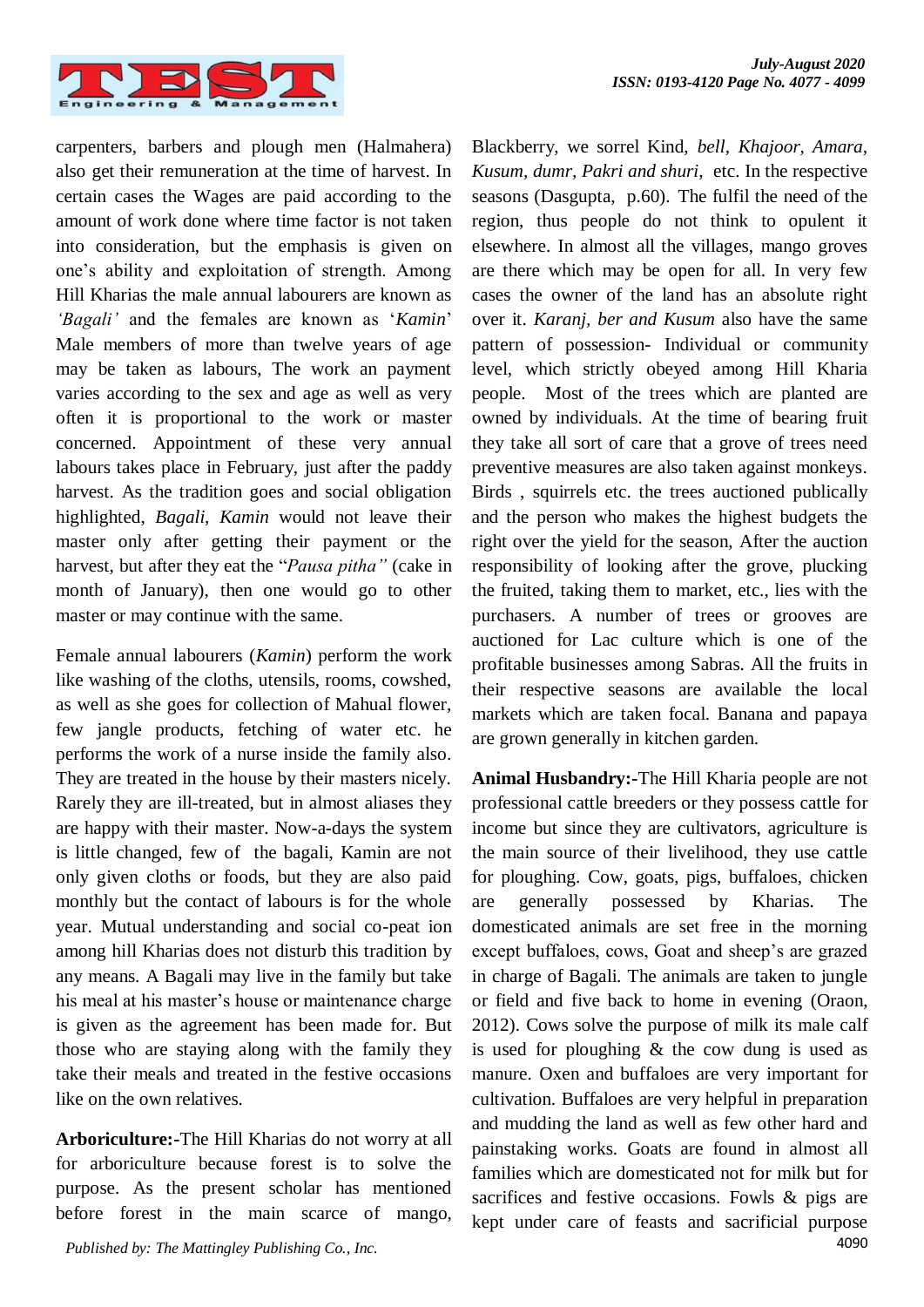

cocked are used for sacrifices to please the traditional spirits.

## **3.1.8. Trade and Commerce**

Weekly market had an unavoidable part in the economy of Mayurbhanj district people and also Hill Kharias. It was the only Can supporter through which local agricultural commodities were sold. And necessary implements as well case were received by them. The Socio- economic significance of weekly market also can never be ignored. Among the weekly or daily market, the market was held in the open village ground regularly in the very fixed day of the week in the market space. Various seasonal crops found in the market according to the surplus and necessity of their people or Hill Kharia people (Roy, 1989).

**Market and Exchange:** Periodical markets were located in different places had centre of exchange among the Hill Kharias. These periodical markets also maintain the socio-economic relation with other community people. The local market was known as or Bazar (*Hato*) which takes place once or twice in a week on a fixed day, A number of villages were in general contact with these weekly markets which were within 10 to 20 k.m. distance and rarely beyond it, The socio-economic activities & other aspects of tribal people life like religion and political organization was also in acted through this institution of market. Now-a –days in all tribal markets the monody of outside business men is notable ( Roy, 1989).

**Goods in Market:** Natural and native products was general found in the Hill Kharia market. The important material found in this market were various grains, vegetables, roots shoots, forest products, tribal art and crafts, stationary materials, cosmetics, ornaments dresses, cloths, daily necessities, spices animals, birds. Agricultural materials, utensils, tribal drinks, non- vegetarian items and many other materials .Different types of oils like *mustard oil, Karanja oil, Jaroil, dori oil and Kerosin oil* are also available in market. *Lac,* 

*Mahua, Honey, Fowl and Tamarind* are the special items which attract the outside business men towards the tribal market on other hand tribal drinks like Rice beer(*Handia)* and *Mahua liquor (Desi monad*h) were/are the special attraction for the tribal as well as non-tribal attending the market. Cow's bullocks and buffaloes were taken for Sale in the market. Many outside and modern materials were also found in the local market. Among them cosmetics, mill made readymade clothes, Sri Blouse etc., utensil's, house hold materials like basket, mat broom. Tasty and attractive food items are most important (Roy, 1989).

**Taxes, Weight and Measurements:** The contractor collects taxes from sellers according to the amount & value of the material. In all small or big road-side markets old system of weights and measures were absent. In most cases the tribal or Hill Kharias were cheated by the outsiders both in rate and measure though special cares have already been introduced to save the tribal communities from this sort of exploitation. However, old seers, bisa, paila are still used in these tribal markets in which the outsiders get better scope for profit.

**Dealers in the market:** A number of dealers were in different type of business either to dispose the surplus commodities or to supply the necessary amenities to the tribal. But in both the ways, they take undue advantages from the Hill Kharia, who was illiterate people. According to their respective seasonal harvest outside businessmen purchase paddy, Rice, *Gondili, Maruwo, Lac*, Vegetables and many others forest things and agricultural products from the tribal's at a low price, and sell it else-where on high rate. In the same process business men take necessary materials from different owns in low price and sell it to the tribal with maximum profit. A dealer is never at loss while he deals among the tribals. Exchange of tribal goods against necessities is no more a common feature in the society now.

**Social function of tribal market:-**Weekly market plays an important role in the social life of the Hill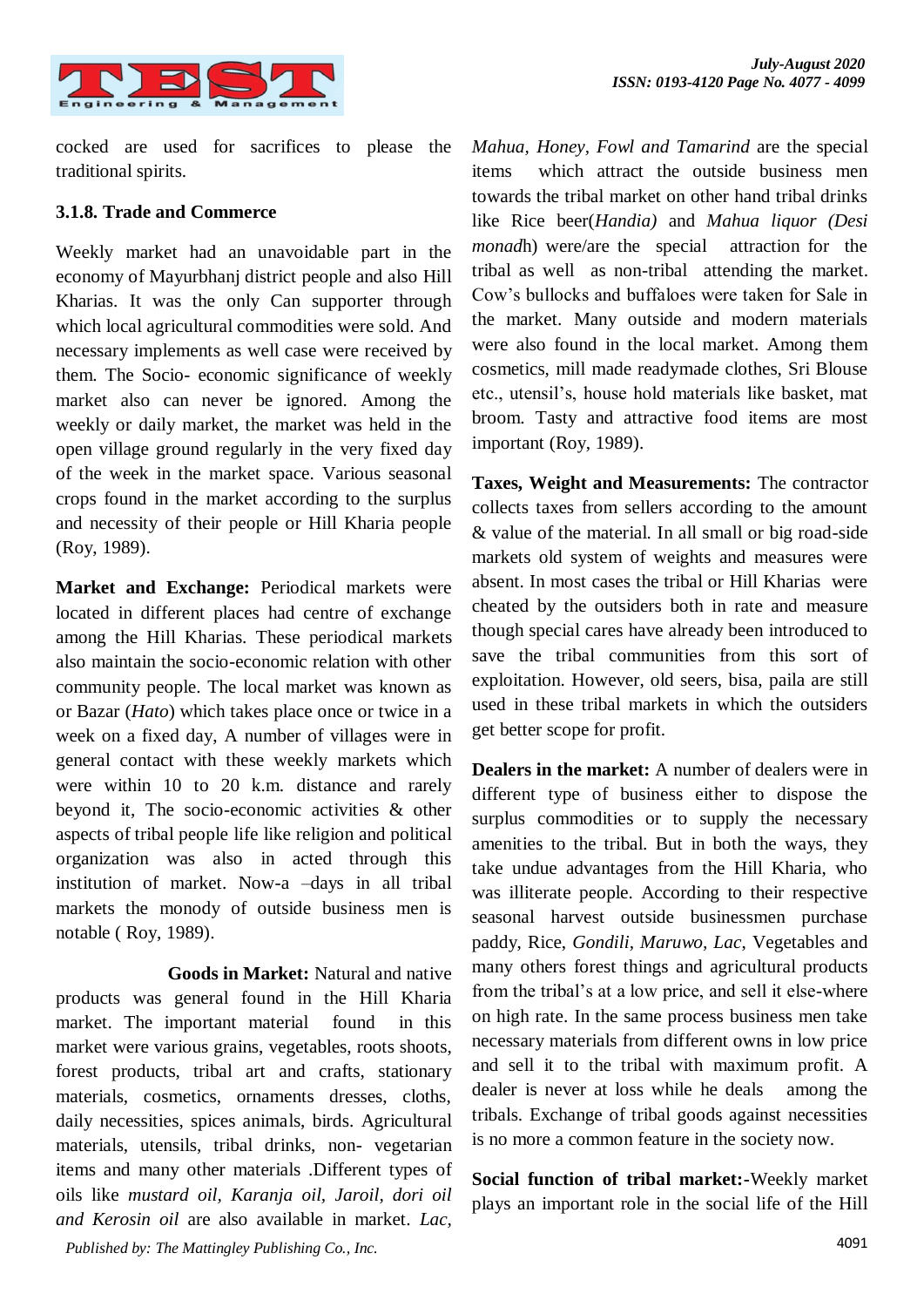

Kharia either to accept innovation or in contributing something to the community. It had obtained a remarkable landmark in social organization. When people from different villages assemble, no difficult was faced to broadcast or receive any announcement having communal significance. Matters regarding marriage, divorce, conflict, child birth, pregnancy, and calamity are spread among kin groups in the market place. That's why inside the market discussion of small groups in different corners is remarkably noteworthy. Impact of tribal culture on caste or vice-versa is the Socio-cultural implication through the channels or market. It is one of the relevant factors of present social change in many aspects. On the whole this is the institution which strengthens the regional attitude and binds the territorial mass of Hill Kharia in a socio-cultural connection. In the many cases, preliminary marriage and settlement is preferment in the market. Now-adays Hill Kharia market is much more helpful in percolating monetary economy among them.

4092 *Published by: The Mattingley Publishing Co., Inc.* **Role of weekly market** *(Hato***) for Hill Kharias :**  In addition to the system of exchange the Hill Kharisa have their society of barter system was doing in the own area villagers or weekly Hato or daily Hota also for their own areas. Markets have been attended by them. However, those markets weekly, fortnight or daily Hato in the locally know like , Bazar (*Hato*) etc. the weekly market *(Saptahika Hato*) of that area were the Hill Kharia exchange various commodities in held at various places of Mayurbhanj district, Odisha, India. In ancient time there was no any vehicle, but now many Buses and Auto are running to different places and different villages by that bus they have been going to weekly market. The weekly Hat (Market) usually begins at from Morning to evening and some area usually begins at early and continues up to 1 to 2 pm. The main sellers in the market are the other caste people from different places of that nearest places. The sellers choose their suitable places and display their goods. It is very interesting to see that while vegetables are sold in one place, clothes are sold in another and other articles in other specified

places. In one end of the market there are shops of big basket and on the opposite and the brass and silver utensils and on the opposite and the Kolhas, Munda or Santal people sell Rice bear *(Handia*), which they produce by own hand. With the improvement of communication facilities the people visit the Hill Kharia villages most frequently these days, and so the Hill Kharias are able to shift their goods in the own village themself. Yet, few Hill Kharias choose to vend their things in weekly markets in view of the to some extent upper rates offered here and some Hill Kharias feel that this does not pay for the physical tension involved in carrying the forest product or vegetables. The few Hill Kharias go to the weekly markets *(Hato)* with regard toward Sale of goods has thus decreased. And some Hill Kharias go (Hato) to the daily marketplaces for own their buying and to see their relatives or support system (Upadhyay, 2000, p.40).

The Hill Kharia people were/are purchasing similarly simple and a few number of Hill Kharia social life and economic resources had no standardized their pattern of living. Their demand schedule can almost be predicated the quantity and time of his purchases are know in advance to the shopkeepers, cloth and ornaments before marriage season, and festivals are common talk of the daily market.

As the market was held once in a week the sellers of others cast enjoy the upper hand. But nowa-days weekly market is held 2 or 3 in a week. The hall sellers of the Hill Kharia people display or nontribal display some articles for Sale and enjoy and monopolistic position. Absence of competition among sellers leaves the aboriginal customer entirely at the mercy of the basket man. But each case with Hill Kharia is different. The Hill Kharia people as a seller or purchasers of their forest produce is eager to sell their some many forest things such as , Greens, Fruits, leafs, mushroom, Honey, forest potato, fire wood, fish etc. as quickly as he can , so that they can buy their necessities. Secondly they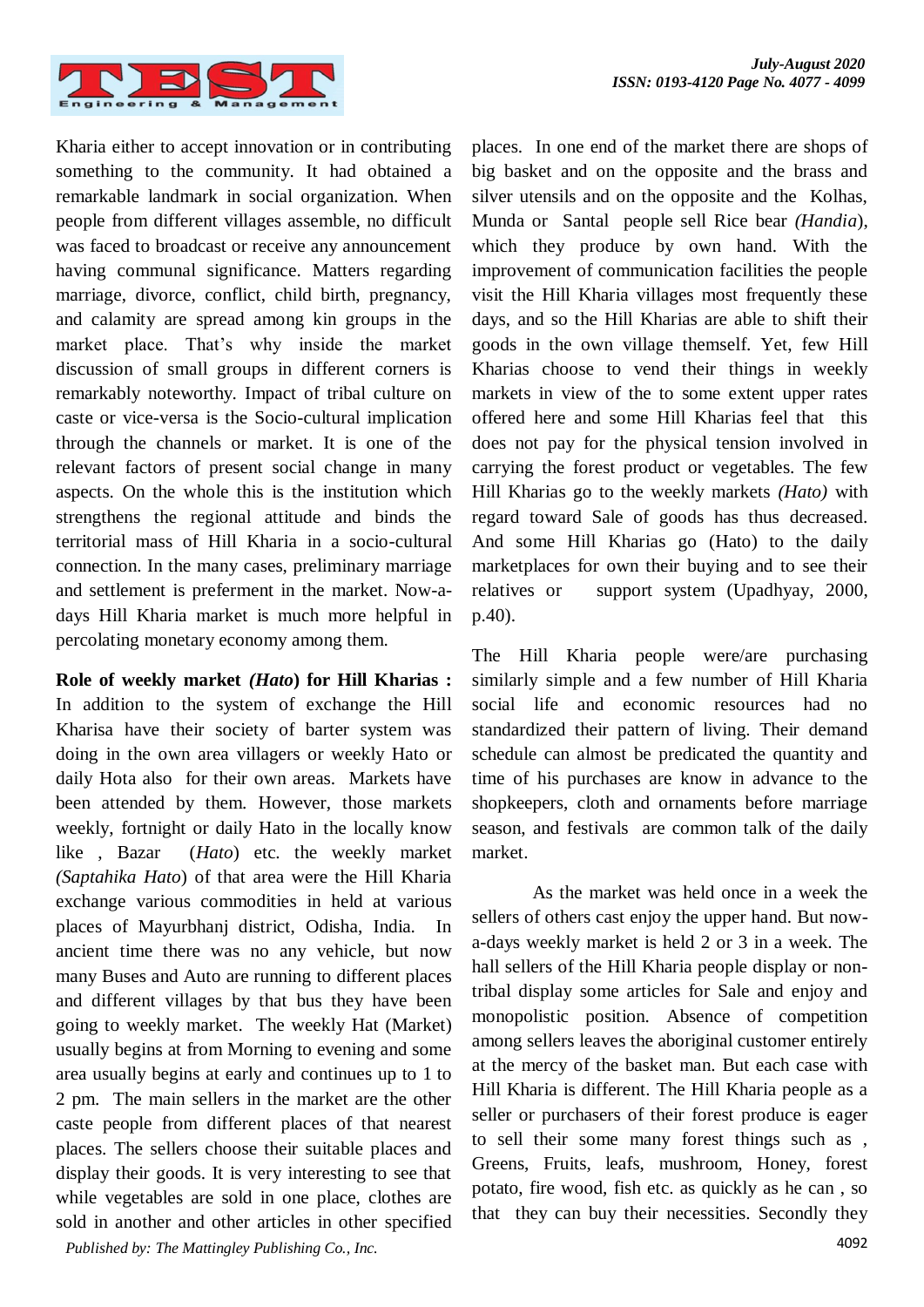

came in to a remote village and bound to return in a group/ individual before dusk. This haste allows them little time to sell their commodities at market price. So the Hill Kharia as a seller is inferior and he is not at all successful. On the other hand the picture is reverse. Here the Kharia is a beer and real tragedy lies in the fact that most of his requirements consists of bare necessities of life Salt, cloth , dry fish, oil and agricultural implements, which they must buy at any(Roy, pp.113-114).

The Hill Kharia observes so many festivals as well as ritual to satisfy their God and Spirits. So the ritual items like chicken, goat etc. are necessary and they must be these at any cost. The time at which he purchases these articles further increases the elasticity of their demand. Market also plays a great role, as a weekly meeting place where the Hill Kharia people meet with friends and relatives of different villages. They send messages to the relatives of different villages. The businessman (*Bepari)* exploits these innocent peoples. They take their which seller things at low price. Similarly the Kharia are easily cheated and harassed economically. The Hill Kharia illiteracy and ignorance and urgency of his requirements give full scope to the trader's greed and profiteering activity. Thus the weekly markets which on the one hand breaks the monotony of tribal life and breaks the consumption budget of the Hill Kharia people on the other5 hand provides the Hill Kharia the only place of entertainment and meeting their friends and relatives of distance villages (Roy, p.115).

**Barter System of the Hill Kharias-**The Hill Kharias procure Principally rice by bartering honey, lac, frankincense, silk *(tasar)* cocoons, Sal leaves and leaf-plates and leaf-cups, bamboo splinters or Khariika used in stitching leaves into plates and cups, horns and skins of hunted animals, and sometimes wild animals and birds caught by them. The Dudh and Dhelki Kharia carry to the weekly markets in their neighbourhood, for sale, the surplus produce of their fields, the medium of exchange being ordinarily the current minted coin of the realm. With part of the money thus procured they buy sal, tobacco, and other necessaries which they themselves do not grow or manufacture (Roy, p.112). Other public as the co-coordinator amid the Hill Kharias and other tribal people traders as they were good skilled in equally with Odia and own their dialectal. They supply liquor and everyday articles to the Hill Kharias. Exchange system (Barter) have been still in fashion at the Hill Kharias communities. Rice or paddy in interchange of a bottle of alcohol, which is thrice more than the actual value of a bottle of alcohol. During the problem times when Hill Kharias face shortage of food, they were borrowing money from local persons through promise to return their money in the crop after finish the harvest. The dealers purchase the collect or any forest product things in a very low rate. The Hill Kharias vend their goods like oil seeds and jungle products in a very low rate in the own nearest markets. In fact, this sale price is one and half time less than that of Jashipur town and Karanjia market, two markets situated at a distance of few Kms from their own villages (Padhi,1992).

# **3.1.9. Labour, Labour Migration and Urbanisation:-**

It had already been found that from decades ago the labourer (both male and female) from not only Hill Kharia tribe people but also another tribal people had migrated to different town or urban area places like Bhutan. Punja, Kolkata, Anadaman islands, Ranchi either temporary or permanently. Behind this migration ecological change and growth of population may be the factor which compels the Kharia to be Trans –communicated else-where. They work as casual agricultural labours in the roads work/house building work or so hard work.

## **3.1.10. Indebtedness among Hill Kharias:-**

Actually, the Hill Kharias were landless people of the Mayurbhanj district. Though zone has landed property, but many of the Hill Kharias do not use their land for cultivation. And their land is not much fertile as it is located on the hill side and are mostly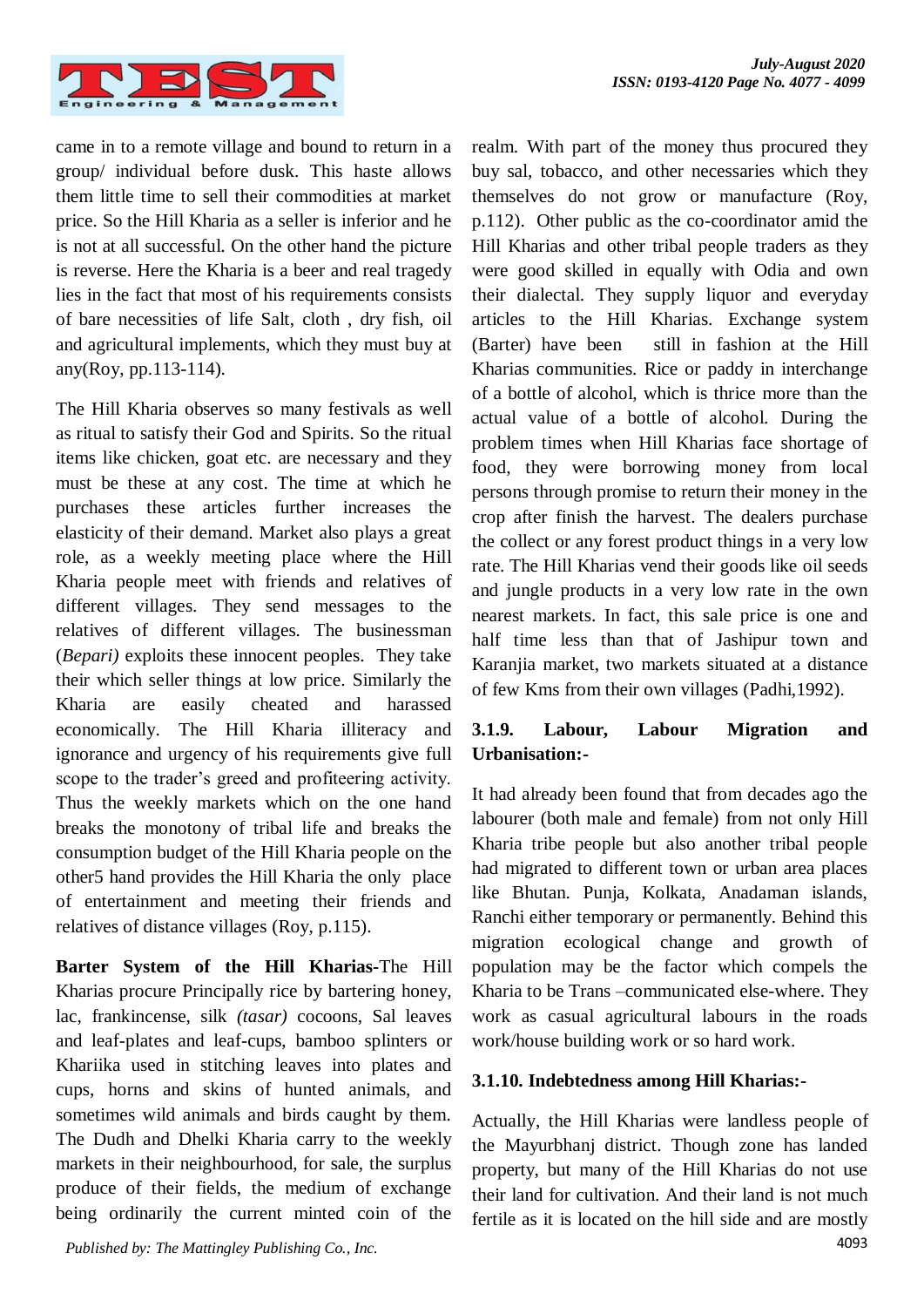

stony. They could grow only maize, *gangai, Bodi, sim, lauka* etc. In their land. Paddy field is rarely found than paddy or Gora paddy can be sown, Most of the Hill Kharias had given their lands to other cultivating tribes and castes. The Government of Odisha has settled the Hill Kharias and Odisha state has also allotted land to them in the few area. She has distributed cultivation on their plots in some area of Mayurbhanj district and some development scheme/Soil conservation project, NGO also provided for their development. But due to the lack of proper attention, careless, value of life and illiterate. Some bullocks or goat, hen also were provided by Hill Kharia and Mankidia development Agency Jashipur office for them but they could not care to them so that most of their bullocks, goat, hen died, few they sold the nearby market (Roy, Ranchi, pp.113-115). **A**nd at present they are without cattle. At present the Colony dwelling Hill Kharias have given their plots to other people in Batai cultivation. So far as indebtedness among the Hill Kharias is concerned, they are somewhat of from this. Because, they are poor and no body want t given them loan. They are also not in position to take loan from other money lenders and grain lenders. Because, they know, if they will take loan from the Mahajan, they will not be able to repay at time. But, however, they have a way to take things from other peoples of that locality. When the Hill Kharias need something, they go to people and ask paddy and money that is to say that they take things from peoples with whom they work as labourers (Samal, 2001).

4094 *Published by: The Mattingley Publishing Co., Inc.* Mostly the Hill Kharias were working as agricultural labourers in the fields of local tribes and other cultivating castes like Mahantas, Gaurs and Bangali land lords. They were paid both in kind and in cash as labour charge. During transplanting season, the Hill Kharias women transplant paddy seedlings on the field of local cultivators during the weeding season they weed grasses from the paddy field. And during reaping season is November and December, both male and female Hill Kharias reap crops and bring the crop on grain yard (Khalihan). They also work on grain yard and thrash the corns and clean

the grain with winnowing fan. In this way they earn things for livelihood. Besides they also practice their traditional occupation-Food gathering and hunting etc. But these were seasonal. Only on respective season, they collect food from the Jungles. Most of their time was spend in labour.

#### **3.1.11. Expenditure of Hill Kharias**

In the present scholar's study and observed of the Hill Kharias life style or village, he saw them their life is literally very simple and innocent. Although, like an ordinary human being he needs food and shelter bit his other wants were few and limited too in variety. The simplicity of life had certainly no philosophic foundation, yet they like a life of austerity of which he is conscious. The low standard of consumption pinches him only when his biological requirements remain unfulfilled or when he come in to contact with civility and loos at the world from a comparatively angle ( Sahoo, May, 2011, pp. 62-68).

**Expenditure on Social Religious Functions-** The Hill Kharias are expenditure in the ritual and festival occupies. They were an necessary part of the social material. In the social rituals make their lifetime wealth alive and recitals of rituals give him self-reliance and bravery to face the wild life and hamlet life. The Hill Kharias are organized in the feast and Festivals very response the more than a few cycles. They are starting observe and lot of ritural activities from preparation of land in agricultures till completion of harvesting by sacrificing male Goat (Buda), Fowl, cock, egg, to satisfy own their community god and goddess (Dash, 2002, p.87). So that they expenditure lot of money in that cases, but no regularly income after movement facing lot of problem, actually they don't know how to maintenance money properly.

**Spending on Food and Liquor-** The Staple food of the Hill Khaira is rice. The rice is supplemented by mandia, maize and other miner millets (Janha) and diffeeent seasonal edible rots and tubers, honey, arrowroots, greens, fruits, nuts, bereies, flowers,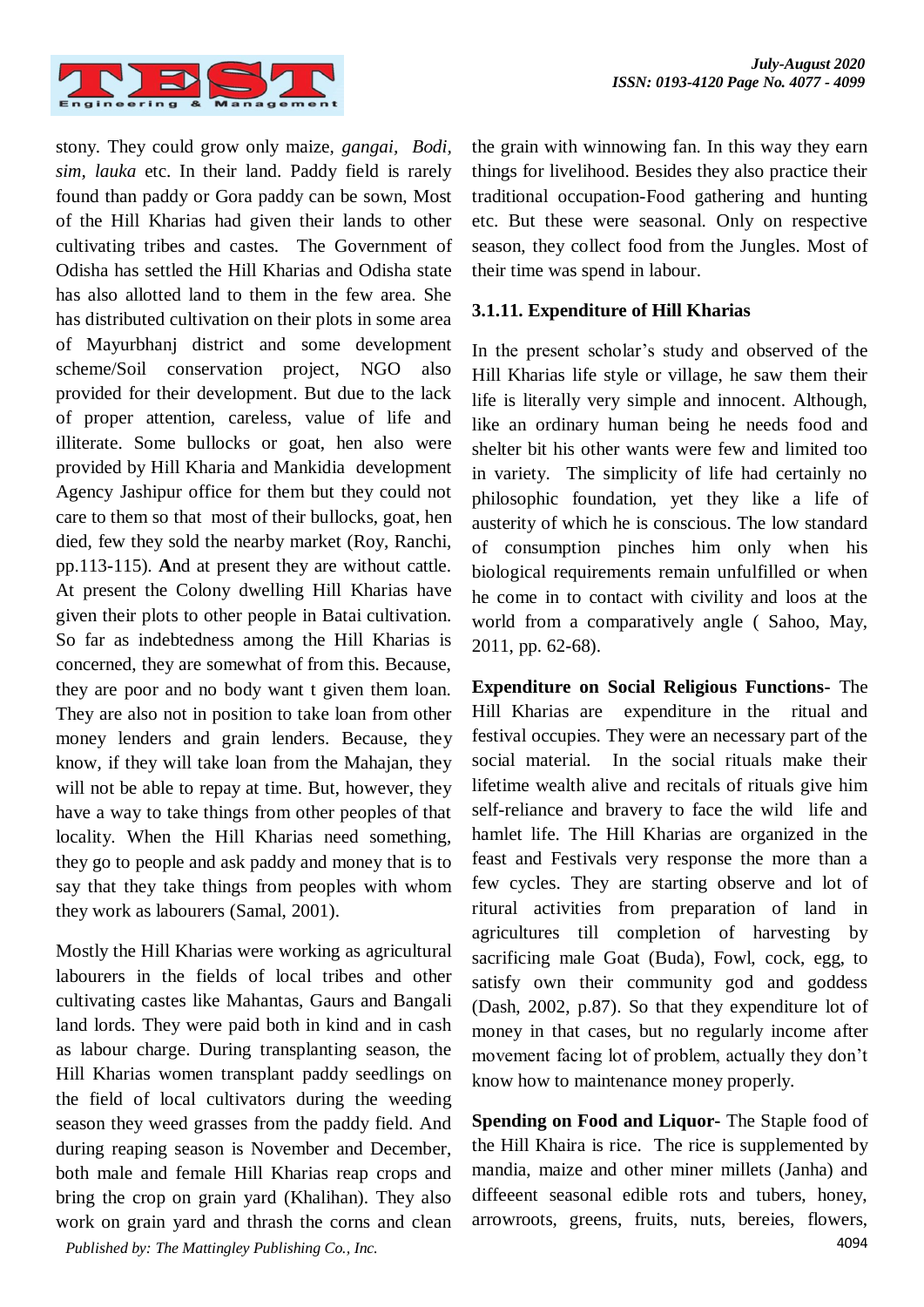

mushrooms etc. collected from the forest. Generally the Hill Khaias eat thrice in a day. Once in the morning at about 7 am. One midday at about 12.30 p.m. and once at the night at about 7 p. m. the morning meal consists of only *pakhala* (water rice) and pinch of Salt or any pry curry or dry fish (*Sukua),chily edible greens collected from forests.* . The same foods are generally eaten at lunch time with cooked green leaves of with dry fish (*Sukua).* The dry fish (Sukua) curry or parch is a favourite/delicious dices. The night meal includes rice water (*pakhalo*) or boiled rice and vegetable curry. The cook rice is eaten with vegetable and dried fish (*Sukua)* and different types of roots or green of forest and also they collect from forest greens and these greens are boiled then eaten with meals when one feels hungry, greens leaves and mushrooms eaten more during summer and rains. Fish is eaten during summer fruits through available in plenty are not consumed but marketed for ready case (Dash, 2002, p.89). Parents and children's sit down together for taking their food. The wife serves food to her husband and children first and afterwards she takes her food. But at the home the other members are served food first and next the head of the household and children. Generally, women take food at last.

Salt and turmeric paste were the only condiments used for preparing curry Green chilly was added for taste. Garlic was used when green leaves are cooked. Garlic, onion ginger and dry chilly were used when fish or meat curry was prepared. The medium of cooking both vegetarian and non-vegetarian dishes was castor oil mustard and groundnut oil is used in feasts. Milk does not constitute as an items of food in the diet of the some Hill Kharias. Chicken, mutton, meat and pork are relish by the Hill Kharias pork of non- vegetarians stuff is the main items food on festival occasions and marriage ceremonies. *Handia* is the basic food drink for health of Hill Kharias. All households in the village share animal killed in hunting trips. Food processing and cooking of festival occasion are the progressive of man.

During marriage ceremonies, both men and women are allowed to do together.

Mushrooms are soaked in turmeric water before cooking for half an hour. Salt spices and oils are used for cooking their foodstuff. But anything collected from the forest is not directly cooked. Dry fish is baked on fire and eaten along with Salt. To make it tasty castor oil was added some times. Hill Kharia people were drunks so many Alcohol like:Moda (Mohul, *desi wine)* Rice bear (Handia)*, Dukta, Khaini, Ganjei, Cigarate (Reginal Cigarate)* (Dash, 2002, p.90). Basically observed that in this line much or more and more expending of their earn money. They were expending in the Alcohol More than 60% or 70% of the income in a year. So that Still now Hill Kharias are not development in the socio-economic life, last few year ago some of them endeavour to changing life style impact of neiboughring other tribal or non-tribal or impact of Modernisations and few modern youth are not taking alcohol besides going to out of state for earn money (A.P, Karnataka, Tamil Nadu, Bihar, Jharkhand, Kolkata, etc.)

The items, which are harvested from agriculture except the cash crops like turmeric, are used for his food in addition to this he purchases dry fish, Sal oil, onion etc. from the local weekly market. The purchase the rice from the local market an d local town of their area also because shortage agricultural land. They spend their money in drinking habit Alcohol. They spent much of money of Alcohol /wine drinking the *desi wine* and *handia* ( Hathy, Vol-5, Feb.210, p.40).

As were know access to transport facilities and to town is recognised as a powerful force of development. Better transport facilities can allow goods and people to become travelling. Opportunities can be found for new occupation choices, new earnings from market sale and import of necessary consumer forest goods. The lack of all these among the Hill Kharia villages has had due effect on their economy. It will be erroneous to think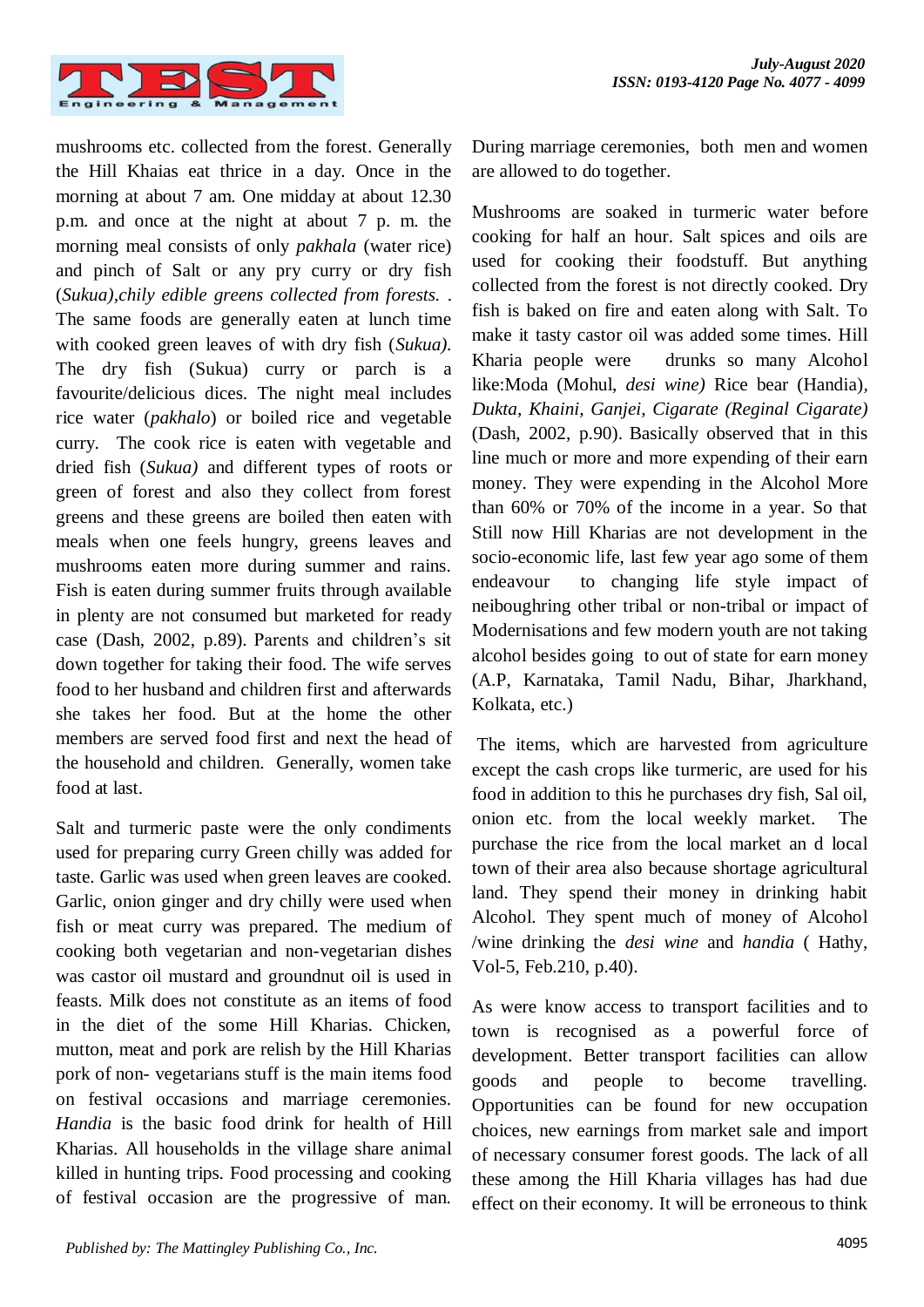

that the Hill Kharias economy is integrated with the national economy and promotes enlargement of commercial and cultural transaction with the outside world. The present scholar cannot ignore the importance of educational facilities and their effectiveness which is closely associated with economic as well as attitudinal development. The comparatively large Dudh Kharia or even Dhelki Kharia villages tend to be better endowed with educational facilities than the Hill Kharia. But the desired resulting dynamism in socio-economic field is still wanting. The education attainment seems to improve the tendency to depart from traditional family practices. So many schemes of central govt. and Odisha governmental effort to improve of the Hill Kharia economic condition or livelihood background and also still now their community development has not been very successful development. The present scholar faced a lot of problems or so many reasons have been found for the development of the Hill Kharias of Mayurbhanj district of Odisha. For example, the institution of community development may be intently unsuited to induce tribal economic development in India. Secondly while the institution is in principle suitable, its implementation has been defective. This necessitates providing a serious thought towards the efforts of economic development among all primitive tribal groups or special the Hill Kharias which will induce changes in their social awareness and attitudes, and create new perceptions in traditional economic institutions. At present nearest villages, markets are also found to be established and Hill Kharia people want to change their economic life style like other tribal people. The present scholars have found new generation of Hill Kharias who have been going to out of states for earning money. Really, the traditional economy of Hill Kharias of Mayurbhanj is going to be changed due to the impact of other tribal or non-tribals' development and Kharias of Maroda, Suliapada Baripda blocks people have been contact or attaching with them. According to observed during the field work both Kharia or nearest village other

tribals' they are doing friendly or going to any place like Bazar, town, *Hato*, any *Yatra,* and also out of state working. So that we would say that they are also come out in front of the society in the world and the present scholar has observed in the few area of Hill Kharias have been participating in the political line .i.g. few Kharias have won in the word members or also *Sarapanch* of constitution of Odisha. and Jahipur block some Khairas have been doing as govt. job in the Angrapada School.

## **IV.CONCLUSION**

We can conclude from the above discussion that even after seventy four India's Independence the Hill Kharias are poor in awareness and their economic backwardness have not been changed. In the present study, it is observed that still now-a-days some Hill Kharias have been connecting by the traditional method of the livelihoods or collection of the varieties forest resources from the nearest forests. Still today they have not more interested in the cultivations. They sell the forest produces in the nearby markets for earning their livelihood. The Hill Kharia people of Padagarh , Durdura, Matiagarh, Kendumundi, Godgadia villages of the Jashipur block few people were going to forest for the collection of different forest produces in the seasonally . They regularly collect honey, resin, sal leaf and seeds, herbal plants, fire wood, Mahua flower and seeds, kendu leaf, mushrooms, broom sticks, greens, tuber, fruits, insects, red ants, lizards, sabai grass, etc in the periodically. Now- a- days, some of the Hilli Kharias have been starting change of their life style slowly due to the influence of the modernity. The new generation people fell shy/ shame and also some reasons alike enter into forest prohibited by rules of Regulation of the Government of Central or State Governments. It is known from the empirical study that without awareness or education, economy life of the Hill Kharias can not be developed. Still now some areas of Hill Kharia Community, the people do not know value of education. Governments of both Centre and state have provided lot of developmental schemes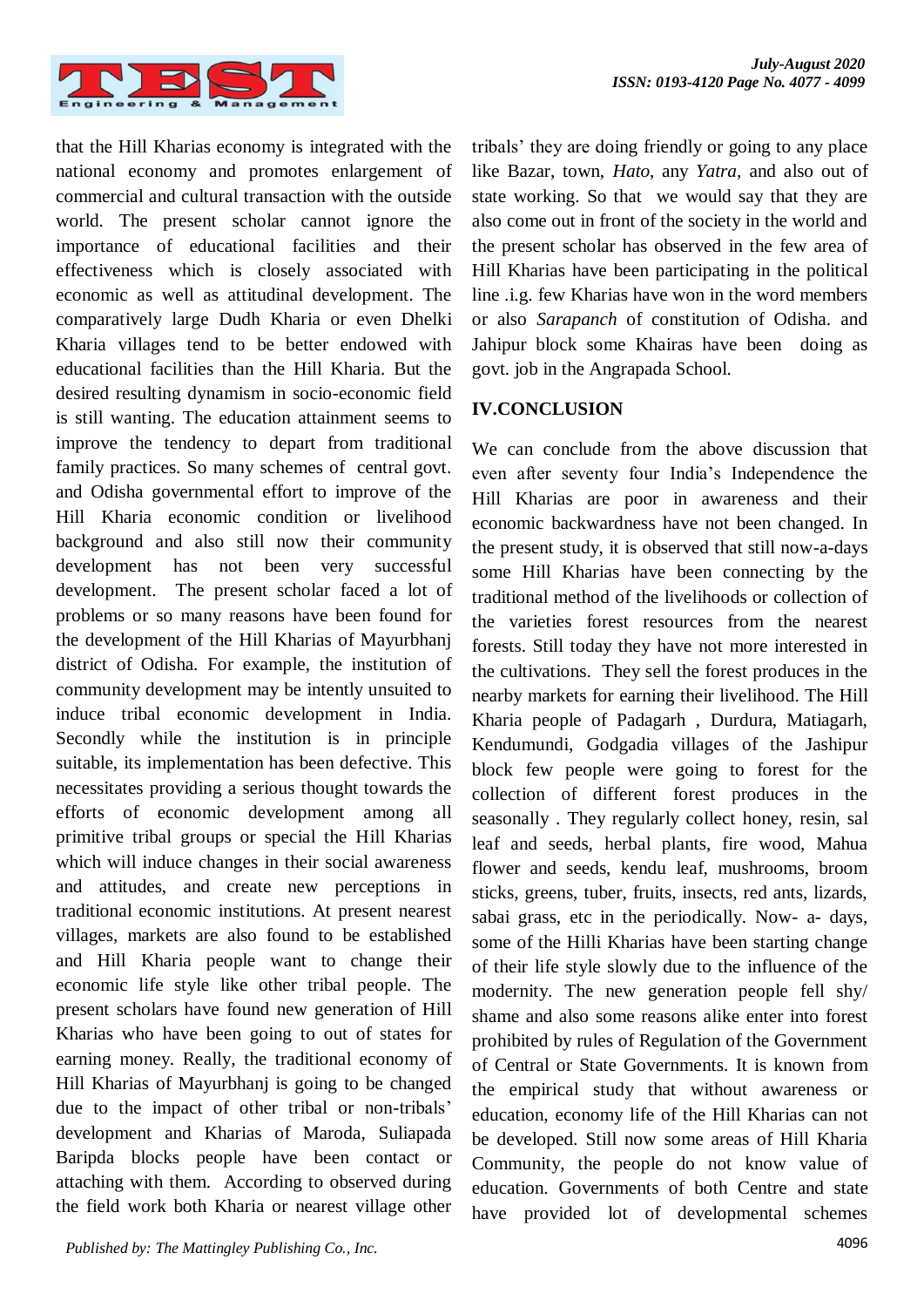

especially for them such as one Girls Education Complex was established at Angarpada Village in Jashipur Block under HKMDA, Jashipur with Support from MOTA, Govt. of India and ST & SC Development Department, Odisha. In the Year 2007-2008. From that year Hill Kharia and Mankidia or Birhor students have been studying continuously. Since many years ago they followed the traditional system of economy. At present nearest villages, markets are also found to be established and Hill Kharia people want to change their economic life style like other tribal people. The present scholars have found new generation of Hill Kharias who have been going to out of states for earning money. Really, the traditional economy of Hill Kharias of Mayurbhanj is going to be changed due to the impact modernization. The Hill Kharias extra income was spent in taking of alcohol. However, it may be stated that the search for food was/is yet the key of the economic life of Hill Kharias which differs from one ecological setting to another. While theatrically analysing the economic structure of any of the three sections of Hill Kharias, one find that some factors control their economy. For example size of the family and the total strength of the group are the foremost factors influencing the economic system of the food gathers to the food producers among them. These two factors control the labour force, mouths to feed, number of earners, exploiter of resources, etc. It is also not surprising that the three sections tend to specialise in agriculture with comparative advantages. These with better condition for agriculture (The Dudh Kharia, who are living in the western Odisha of India) have comparatively more people engaged in agriculture. Apparently, a badly located, least commercialised, and technologically backward Hill Kharias village would differ significantly from the other two sections of the Kharias with regard to the proportion of the householders engaged in agriculture and agriculture labour. The significant collection is regulated by the frequencies of alternative livelihood outside agriculture. It is common for Hill Kharias household's to supplement their agricultural income with subordinate occupations, e.g. food gathering and labour etc. Characteristically a Hill Kharias household is an economic unit of peasants (in case of the agriculture section) working cooperatively for subsistence. In case of the agriculturist Dhudh Kharias and some of the Dhelki Kharia families, the amount of land worked per capita differs according to the quality of land. With low-level technology and large family units, the Hill Kharias villages of Odisha show variations in the ration between the population density and the capacity of land to yield subsistence requirements. The Hill Kharias practice fishing in ponds, river ditches, and stream and ably of other temporary water sources in rainy season as well as in paddy fields. The salient characteristic of the traditional economic system of the Hill Kharias are the subsistence production and absence of economic alternatives. Their economic and intuitional arrangements have adjusted to natural and technological differences. In fact, the economic subsistence of Hill Kharias of Mayurbhanj of Odisha is mainly based on forest products, agriculture, migrated labour and other works. On the whole, the economic system of the Hill Kharias of Mayurbhanj of Odisha is an important aspect to know the economic history of one of the Primitive Tribal Groups Odisha in Eastern India.

### **ACKNOWLEDGEMENT**

We acknowledge with grateful thanks to Prof. H. K. Satapathy, Vice Chancellor, Dr. P. K. Routray, Registrar and Prof. Rajkisor Meher, the Director of Research, KISS, Deemed to be University , Bhubaneswar, Odisha for their suggestion and encouragement at the time of writing of this article.

We express our profound reverence to Prof. (Dr.) Achyuta Samanta, the Hon'ble Founder of KIIT & KISS, Bhubaneswar who encouraged us for the writing of the article.

### **REFERENCES**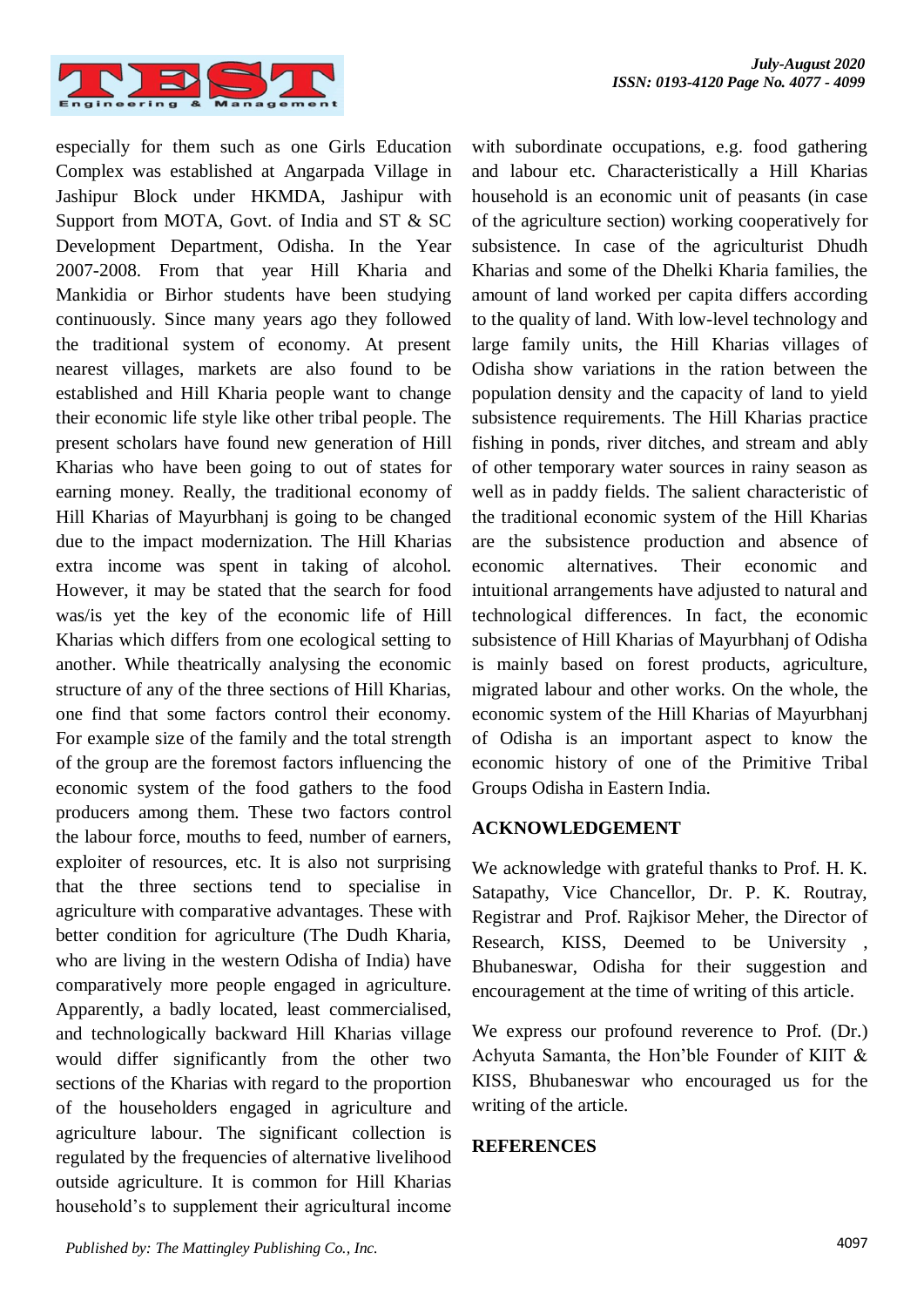

1. Senapati, N. & Sahu, N. K., eds. (1967). *Orissa District Gazetteers*, *Mayurbhanj*, Orissa Government Press, Cuttack.

2. Raman, Mullu, (2011). *Economy of Primitive Tribal Groups*, Published by The Associated Publishers vita Colony, Ambala City, India.

3. Behera, B., (2011-2012). *Economic Organisation Among the 'Kolhas' of Radhanagar village, Mayurbhanj, Odisha,,* Anthropology and Tribal studies, North Orissa University, Takatpur, Baripada.

4. Sahu, Chaturbhuj , (1998). *Primitive Tribes of India (An Ethnographic profile),* Sarup & Sons Ansari Road Darya Ganj, New Delhi.

5. Sinha, Dikshit*,* (2010). *The Hill Kharia of Purulia*, Published by the Director Anthropological Survey of India Government of India, Jawaharlal Nehru Road Calcutta.

6. Roy, S. C. and Roy, R. C. , (1937). *Man in India*, Vols. I-II, Church Road ; Ranchi.

7. Ota, A.B. & Mohanty S.C. eds., (2015), *Demoographic profile of Scheduled Tribes in Odisha*, Scheduled Caste and Scheduled Tribes Research and Training Institutiion(SCSTRTI),Govt. of Odisha, Bhubaneswar.

8. Upadhyay, V. S., (2000). *Hill Kharia / Sabar*, Jharkhand Tribal Welfare Research Institute , Ranchi.

9. Das, R.N. and Das, N. , (July- 1968). *Adibasi Article*, vol. X, Published by Tribal Research Bureau Orissa.

10. Tudu, F. and Mohapatra, R. , (2020). "Forest Products Collection of Hill Kharias of Mayurbhanj of Odisha in Eastern India: A Recent Study", in A.D. Anderson (ed.), *International Journal of Psychosocial Rehabilitation*, Vol.24, Issue-05, Published by Hampstead Psychological Associates suite B19, 110, Glouuster Road London, NW18JA. United Kingdom.

11. Dash, J., (1999). *Human Ecology of Forager*, Commonwealth Publishers, New Delhi.

12. Vidyarthi, L.P. and Upadhyay, V.S. , (1980). *The Kharia: Then and Now,* Concept Publishing Company, New Delhi.

13. Tudu, F. , (December-2017). "Socio-Culture History of the Hill Kharia Tribe of Mayurbhanj District, Odisha"*,* in *The Researchers' Multidisciplinary bi-annual International Research Journal*, , Vol. III, Issue-II, ISSN;2455-4405 , Ranchi ; India, pp.54-66.

14. Ota A. B. & Sahoo , T. , (2009). *The Hill Kharia Tribe*, (Photo Handbok Series-8) Published by Scheduled Castes & Scheduled Tribes research and Training Institutes (SCST & RTI) , Bhubaneswar, Odisha.

15. Vidyarti, L.P. & Upadhya, U.P. , (1980). *The Hill Kharia Then and Now,* Concept Publication, New Delhi.

16. Sinha, Dishit, (2010). *The Kharia of Purulia,* The Director Anthropological Survey of India, Government of India 27 Jawaharlal Nehru Road; Calcutta.

17. Hathy, P.R., (2010). "Marketing of Sabai Grass in Socio-Economic Development of Tribals in Mayurbhanj District, Orissa (India)"*,* in *International Journal of Business and Management*,Vol-5, No.2., pp.149-158.

18. Patnaik, S., (2008). *Indigenous People of Orissa*, Published by Kalinga Institute of Social Sciences (KISS), Bhubaneswar.

19. Behera, B. , (2014). *An Economic Status of Hill Kharias' of Colony Sahi Village, Udala Block Mayurbhanj, Odisha,* A Dissertation report Submitted to NOU, Sriram Chandra Vihar, Takatpur,Baripada, Mayurbhanj, Odisha.

20. Upadhyay, V. S., (2000). *Hill Kharia/Sabar*, Jharkhand tribal welfare Research Institute , Ranchi.

21. Sinha, Dikshit , (September 2010). *The Hill Kharia of Purulia,* Published by The Director Anthropological Survey of India Government of India, Calcutta.

22. Roy, S. C. and Roy, R. C., (1937). "The Kharias", in *Man in India*, Church Road, Ranchi.